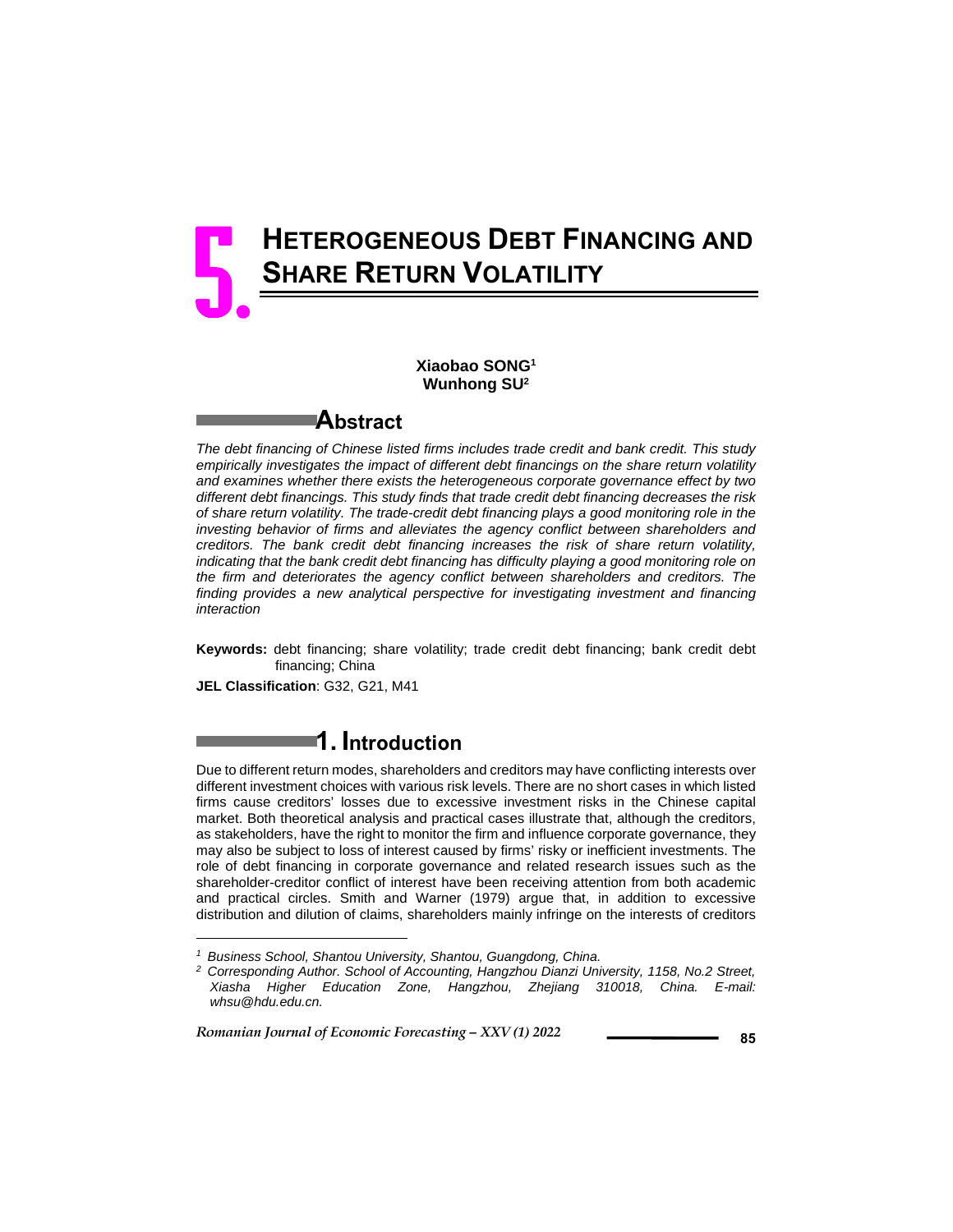by some distorted investments such as increasing investments risk. Jensen (1986) argues that debt plays a governance role as firms exert pressure on managers through debt financing, and creditors monitor managers. Wang (2003) demonstrates that Chinese debt financing strengthens the effect of corporate governance.

Based on the financial behavior in practice, firms' debt financing includes bank credit and trade credit. Assuming firm debt, or creditors, as a homogeneous whole likely obscure the differences in monitoring roles arising from different types of debt, affecting the analysis of interest conflicts among shareholders and creditors. The data of this study show that the overall level of trade credit debt financing of listed firms exceeds that of bank credit debt financing, which draws much attention to the role of trade credit debt financing, a nontraditional form of debt financing, in monitoring firms. Huang and Qu (2010) note that trade credit debt financing plays a very important role in the operation of firms (Bai *et al*., 2021). However, on shareholder-creditor conflict of interest and the governance effect in debt financing, existing studies do not adequately consider the influence of creditor heterogeneity but treat creditors as a homogeneous whole (Childs *et al*., 2005). Under the current situation where the misuse of funds by listed firms in China is generally more serious, not taking into account the heterogeneity of creditors may be more detrimental to the differentiated development of measures to protect the interests of creditors.

Regarding the causes of debt generation, trade-credit debts originate from suppliers with stable business partnerships, while bank credit debts originate from banks with specialized lending capabilities. The former can collect more detailed debtor information based on business partnerships, while the latter can only obtain relevant information based on debt contracts. Therefore, based on the analysis of the causes arising from the two types of debt and the differences in the characteristics of the two types of creditors, these two types of debt financing may have a differentiated impact on the shareholder-creditor relationship within the firm and reflect different monitoring effects through the effect on the volatility of firm share returns in the capital market. The contribution of this study is mainly reflected in that distinguishing debts into trade credit debts and bank credit debts based on debt heterogeneity and then finding, through comparative analysis, that trade credit debts and bank credit debts have significantly different effects on the risk of share return volatility of firms, which verifies the hypothesis that the two types of creditors can play a differentiated corporate governance monitoring role on firms, and contributes to the shareholder creditor conflict-of-interest theory.

The remainder of this paper is organized as follows: the next section reviews the relevant literature; the third section introduces the institutional background; the fourth section develops the hypothesis; the fifth section describes the research design; the sixth section presents the empirical analysis; the final section concludes.

### **2. Literature Review**

Regarding the impact of shareholder-creditor conflict on firms' investment decisions, Jensen and Meckling (1976) reveal the possibility of asset substitution through increased risk by shareholders (or managers as agents) in investment decisions, while Myers (1977) dissects the phenomenon of underinvestment. Based on Jensen and Meckling's (1976) study, many other scholars have explored the above issues from various aspects. For example, Stulz and Johnson (1985) and Berkovitch and Kim (1990), among others, have conducted studies on the relationship between over-debt financing and corporate investment behavior. Their study argues that the over-debt of firms is likely to lead to under-investment, which harms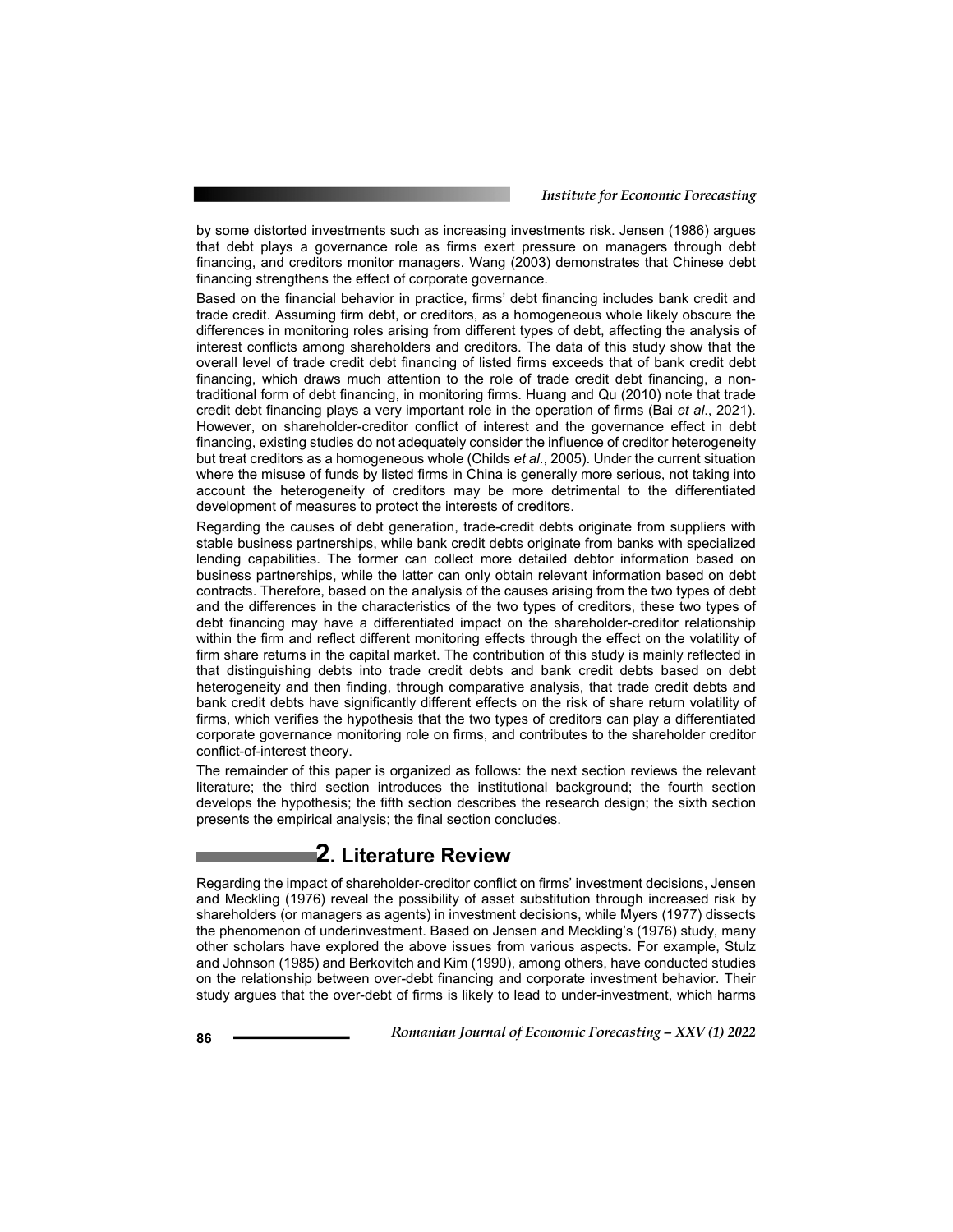#### *Heterogeneous Debt Financing and Share Return Volatility*

the interests of creditors. Furthermore, Maksimovic and Zechner (1991) find that after including the tax shield effect of debt in the model, firms with high debt levels choose projects with lower earnings before interest and taxes (EBIT) or higher cash flow risk relative to firms with low debt levels. To summarize, Stulz and Johnson (1985) focus on two mechanisms that generate corporate underinvestment in high debt, while Maksimovic and Zechner (1991) address the issue of investment risk selection in the presence of high debt. Both underinvestment and over-risky investment distort firms' investment. Miguel and Pindado (2001) argue that in an environment of information asymmetry, firms can be both overinvested and underinvested, depending on the firm's level of cash flow and the level of debt, so there may be a trade-off between overinvestment and underinvestment. Braouezec (2009) argues that overinvestment is more likely to occur than underinvestment and that the degree of overinvestment is negatively related to the shareholders' ownership. Their study notes that debt financing can lead to risky investment behavior by shareholders, which in turn infringes on the interests of creditors.

From the current state of Chinese research, there is more literature that studies financing structure and investment separately, fewer that link them together, and few that specifically examine the impact of debt financing on corporate investment behavior. The only literature on the relationship between debt financing and investment behavior is mostly an investigation of the scale of investment. There is no study on the impact of debt financing on corporate investment risk, nor the reflection of such investment behavior in the capital market. Tong and Lu (2005) verified the effects mentioned above of debt financing on corporate investment behavior. They concluded that the higher the proportion of debt among Chinese listed firms, the smaller the scale of corporate investment, and the degree of correlation between the two is influenced by the relationship between the risk of new investment projects and the magnitude of corporate risk before investing in new projects. The investment volume of low project risk firms decreases more rapidly with the increase of debt ratio than that of high project risk firms. In addition, considering the maturity structure of debts, Tong and Zhi (2005) find that short-term debts not only bring agency costs, but their agency costs may even be higher than those of long-term debts. Both Jiang and Shen (2008) and Song (2014) also focus on the conflict of interest between major shareholders and creditors. The former, based on the perspective of the relationship between listed firms and their subsidiaries, and the latter, based on the perspective of the separation of control and cash flow rights of the ultimate controllers of listed firms, respectively, reach similar conclusions: debts not only hardly play a proper role in corporate governance, but may instead become an object of misappropriation of the interests of major shareholders. Some of the above literature initially considers the heterogeneity of debt from the perspective of maturity. Still, none of these issues has yet analyzed the role of creditors in supervising the firm based on risk.

Based on the studies mentioned above, subsequent scholars began to consider the impact of debt heterogeneity in which scholars such as Arena (2011) analyzed from the perspective of debt sources, arguing that the credit quality of a firm is related to the sources of debt financing and that there are significant differences in the debt channels chosen by firms with different credit quality. Luo (2011) also analyzed from the perspective of debt maturity and corporate nature and concluded that debt, in general, can play a certain inhibiting effect on the encroachment of interests of major shareholders of Chinese private listed firms. Still, long-term debt not only fails to play a role in inhibiting the encroachment of interests of major shareholders of Chinese private listed firms but also intensifies the encroachment of major shareholders. The study of Wang (2012) concluded that the defensive governance of banks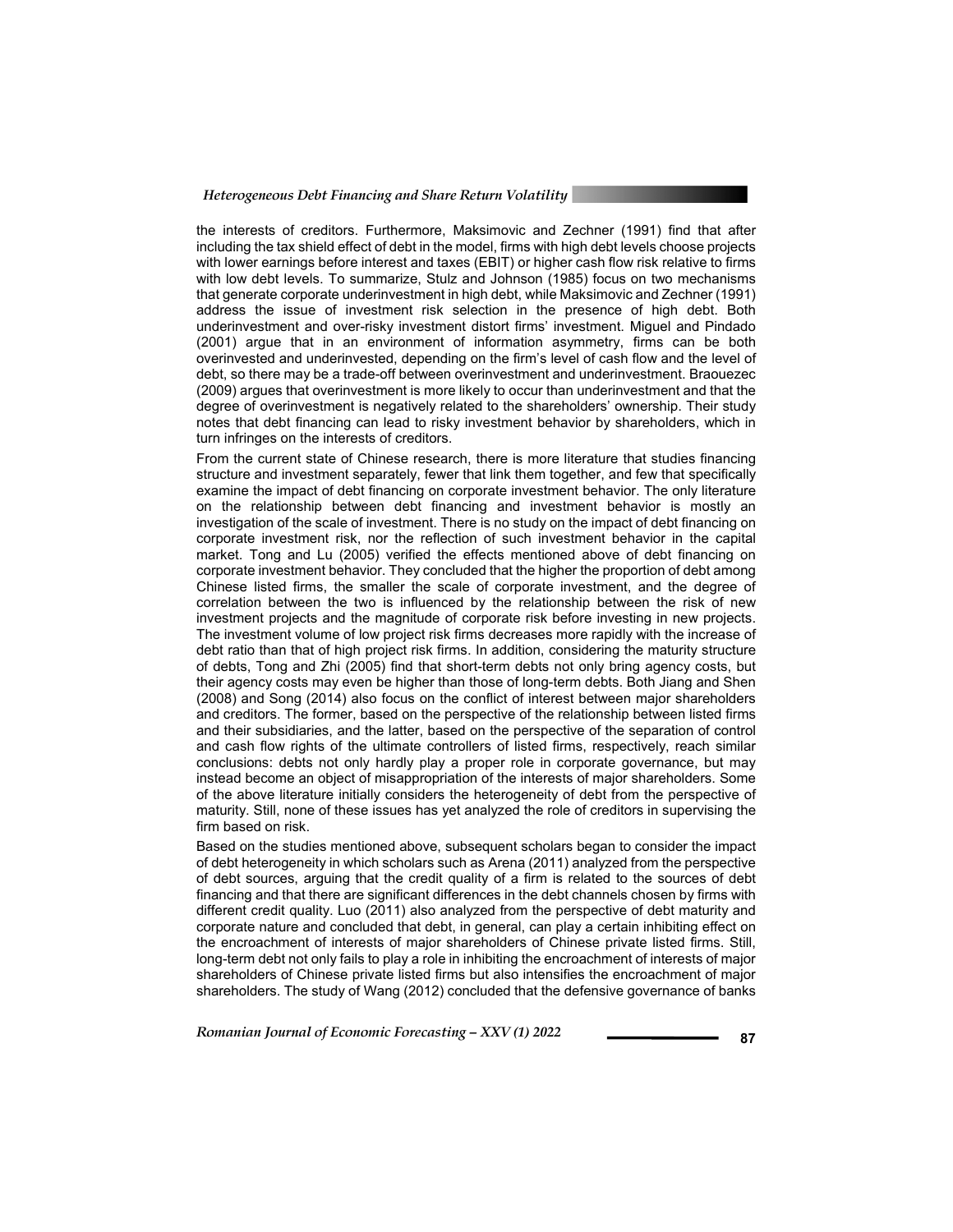in private listed firms has a significant inhibitory effect on inefficient investment in listed firms, and defensive governance of trade credit creditors fails and has a stimulating effect on the level of inefficient investment. However, the research conclusions of Huang and Huang (2012) are the opposite. Their analysis based on data from Chinese listed real estate firms concluded that the source of debt financing affects the level of overinvestment of firms, where trade credit debts can inhibit overinvestment and bank credit debts can exacerbate overinvestment. Ayyagari *et al*. (2010), based on data from China, also concluded that bank credit among private firms is more able to promote investment by firms relative to trade credit (Yang *et al*., 2021). Still, Huang *et al*. (2016) argued that trade credit could promote investment by firms, especially during periods of monetary policy tightening when investment by firms that use more trade credit grows faster(Yang *et al*., 2021).

A review of the studies conducted in the literature above reveals that more scholars have analyzed the impact of debt on corporate financial behavior from the perspective of debt heterogeneity. However, such literature, in analyzing the impact of debt heterogeneity on corporate investment and thus shareholder-creditor conflict, has remained limited to designing empirical indicators to measure interest encroachment or to measure inefficient investment at the firm level, without ultimately examining whether such financial behavior of firms would react in the capital market. For example, a study by Gu *et al*. (2017) found that the level of risk-taking of listed firms is significantly and positively related to the cost of bond financing. Their findings note that a firm's level of investment risk is identified by investors in the capital market and given a differentiated cost of capital. Based on the above findings of the literature analysis, this study examines whether agency conflicts between shareholders and creditors are affected by the heterogeneity of debts and can be reflected in the capital market from the perspective of capital market response.

### **3. Institutional Background**

Since 2005, China has carried out both the reform of the share split and simultaneously amended many of the Company Law and Bankruptcy Law concerning corporate governance and enacted many measures to protect the interests of creditors (Feng, 2021). Over the years, China has made great progress in its legislative work and has developed many legal texts in various fields, forming a legal framework system with Chinese cultural and traditional characteristics. However, in law enforcement practice, legislation in many important areas appears to lag, resulting in a lack of lawful guidance for many corporate behaviors. As the most basic institutions and norms governing the conduct of firms, the specific rule-making of the Company Law and the Bankruptcy Law seriously affects the behavioral choices of firms (Zhu and Pi, 2021). In addition, the amendments to the Bankruptcy Law have not fully met the expectations of the rule-makers. The deviated rule-making has led to a large degree of alienation in the creation of bankruptcy administrators, in reality, resulting in corresponding changes in the liquidation process of firms and the expectations of stakeholders, which in turn affects the ex-ante behavioral choices of stakeholders and reduces the corporate governance role of the bankruptcy mechanism (Kong, 2020). The excessive involvement of government forces in the bankruptcy liquidation process also makes firms' expectations and behavioral choices different from the optimal decisions in a market economy. More importantly, for various reasons, the delisting system of Chinese listed firms has been difficult to implement effectively, including the bankruptcy constraints on listed firms and the effective enforcement of the Piercing the Corporate Veil rule. Thus,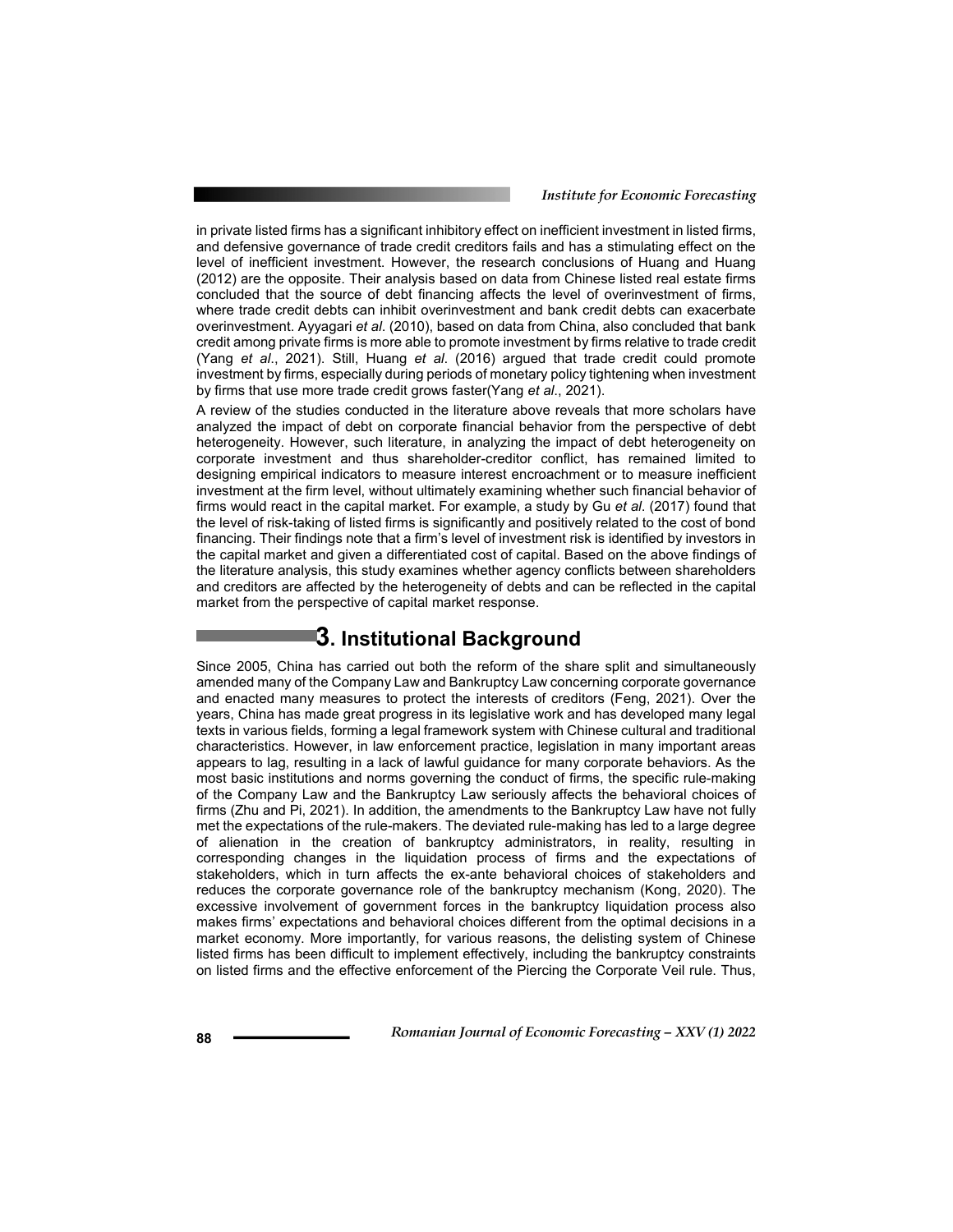*Heterogeneous Debt Financing and Share Return Volatility* 

the limited liability regime, which is supposed to be a shield to protect firms, may become a sharp spear for some firms to infringe on creditors' interests in reality (Liang, 2019).

On the other hand, the concentration of equity has led to more agency problems in both state-owned and private listed firms. Many studies and management practices have shown that agency conflicts in listed firms are mainly reflected in the misuse of funds (Liang and Chen, 2015). The misuse of capital may be manifested both in the inefficient use of capital and in excessive investment risk. The amendments to the Company Law and the Bankruptcy Law, which are concerned with corporate governance, have also added many measures to protect the interests of creditors. However, stemming from China's special cultural traditions, the problem of insufficient creditor protection still exists in the enforcement environment of the Chinese capital market. For example, as the most basic system and norm governing the behavior of firms, the new Company Law largely reaffirms the protection of shareholders' rights, emphasizing both the protection of shareholders' property rights and the protection of shareholders' rights to monitoring and information. However, the protection of creditors is still lagging and weak. In particular, the amendment to the Company Law in 2013 removed the minimum registered capital restriction, which objectively increased the concern about creditor protection. In addition, as the market competition becomes more and more intense, suppliers play a very important role in the development of firms<sup>3</sup> (Bai *et al.*, 2021), and there is no shortage of cases in which suppliers sue their customers<sup>4</sup>. However, against the background that trade credit debts account for even more than 50% of total debts, there are still no more operational and specialized rules for protecting the rights and interests of the trade credit creditors. From the existing laws related to the protection of creditors, a simple distinction is mainly made between voluntary creditors (*e.g*., bank and supplier creditors) and involuntary creditors (creditors of corporate tort debts), without precisely taking into account the great differences between banks and supplier creditors.

### **4. Hypothesis Development**

Trade credit creditors differ from bank creditors in several ways. Banks are creditors in the "subjective" sense only to obtain investment income. Still, this cross-industry "investment" makes it more difficult for banks to effectively monitor indebted firms in terms of their ability to do so. In contrast, trade credit creditors become "objective" creditors in the sense of business cooperation, making it easier for them to have comprehensive information about the borrowing firm than banks (Petersen and Rajan, 1997; Murfin and Njoroge, 2015). Being in the same industry chain also gives trade creditors the expertise and capacity to monitor bank creditors. Some studies have found that alliances lead to a greater alignment of interests between borrowing firms and suppliers and promote improved firm performance (Hewett and Bearden, 2001; Huang *et al*., 2014). Therefore, the alliance of interests between borrowing firms and suppliers that arises from market competition makes supplier monitoring more efficient and stable firm performance.

There are also significant differences between the two types of creditors regarding their incentives to collect the information needed for monitoring. For example, some researchers

*Romanian Journal of Economic Forecasting – XXV (1) 2022* **2008 89** 

l

*<sup>3</sup> In February 2017, Yili Group's 2017 Annual Supplier Conference was held in Hohhot, where nearly 500 suppliers from home and abroad came together to discuss development plans (http://www.northnews.cn/2017/0302/2412123.shtml). 4 This listed firm's fraudulent world is revealed the supplier collective debt collection (* 

*http://news.sina.com.cn/c/zj/2018-08-16/doc-ihhvciiw0361385.shtml).*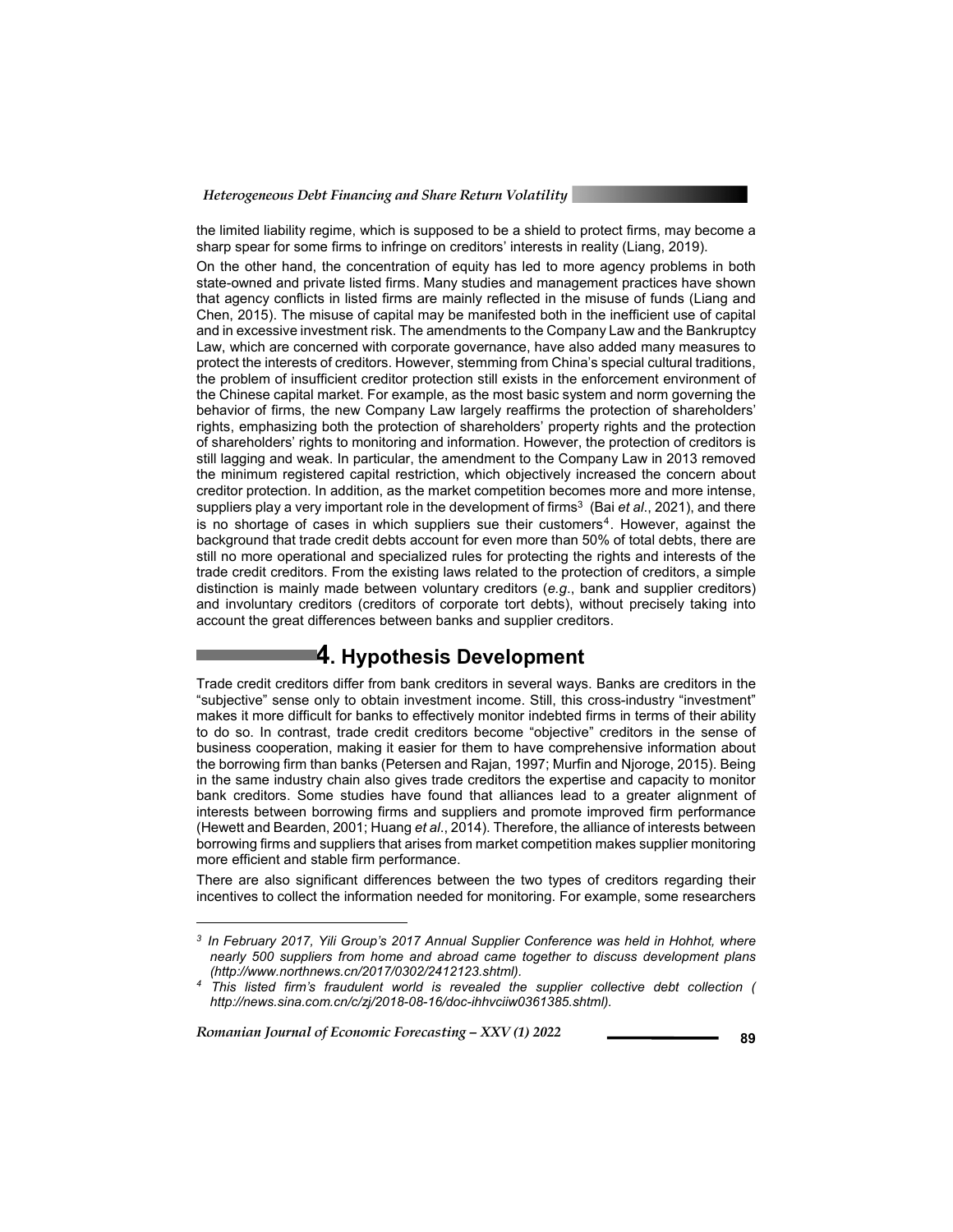have noted that only "long-term players" - *i.e*., long-term collaborators or long-term traders have sufficient incentives to provide monitoring (Coffee, 1991). Therefore, suppliers are more like long-term collaborators than banks in terms of the duration of their cooperation with firms. This is because the supplier's collaboration with the firm stems from the proprietary characteristics of its products. In contrast, the bank provides only monetary funds that do not vary much from one bank to another. The specificity of the supplier's products transforms the supplier into a less liquid "investor" in the firm. The highly concentrated supply chain relationships and highly specialized asset capabilities make the supplier less of a creditor and more of an equity investor, giving it more incentive to focus on the firm's longterm interests and significantly increasing its motivation to monitor. However, banks can "sell" their products to virtually any other firm that needs capital without change. Differences based on incentives to collect information will also allow trade-credit creditors to monitor the firm better and thus reduce the risk to the firm. Wilner (2000) also argues that suppliers may demand higher payment terms (higher cost of debt). They are likely to make more concessions relative to the bank in subsequent negotiations with the firm. Thus, trade credit financing also motivates firms to invest prudently and control their risk in terms of the cost of debt.

From another perspective, the firm providing trade credit objectively becomes a financial intermediary between the traditional financial intermediary (bank) and the borrowing firm (Jain, 2001). Thus, as secondary financial intermediaries, trade credit providers are generally more motivated than primary financial intermediaries (banks) to collect forwardlooking information about borrowing and lending firms to determine various types of terms in their cooperation. On the other hand, bank credit creditors act as passive supervisors and mainly collect information of a prospective nature. Therefore, trade credit creditors with shorter maturities are also more concerned about the control of risk by the firm to ensure the realization of their interests. The study by Yang *et al*. (2009) also found that trade credit creditors played an active role in the forced replacement of CEOs of firms with negative performance, which shows that trade credit creditors can play a proper corporate governance role (Wang and Wang, 2018).

In contrast, the corporate governance of bank-based long-term creditors is not efficient enough, and the competition among banks makes banks' monitoring of listed firms inefficient, which makes it difficult to reflect the corporate governance role of such debt financing (Shen *et al*., 2013; Zhang *et al*., 2015). In general, trade credit debt financing can play a good role in monitoring corporate risks. In contrast, bank credit debt financing is unsuitable for this purpose and may intensify shareholder-creditor conflicts. Based on the above analysis, this study puts forward the hypothesis as follows:

*Hypothesis 1: Heterogeneous credit debt financing is associated with share return volatility.* 

### **5. Research Design**

### *5.1. Sample Selection*

This study selects the annual reports of Chinese A-share firms listed on the Shanghai and Shenzhen markets from 2009 to 2020 as initial samples. The following deletions are made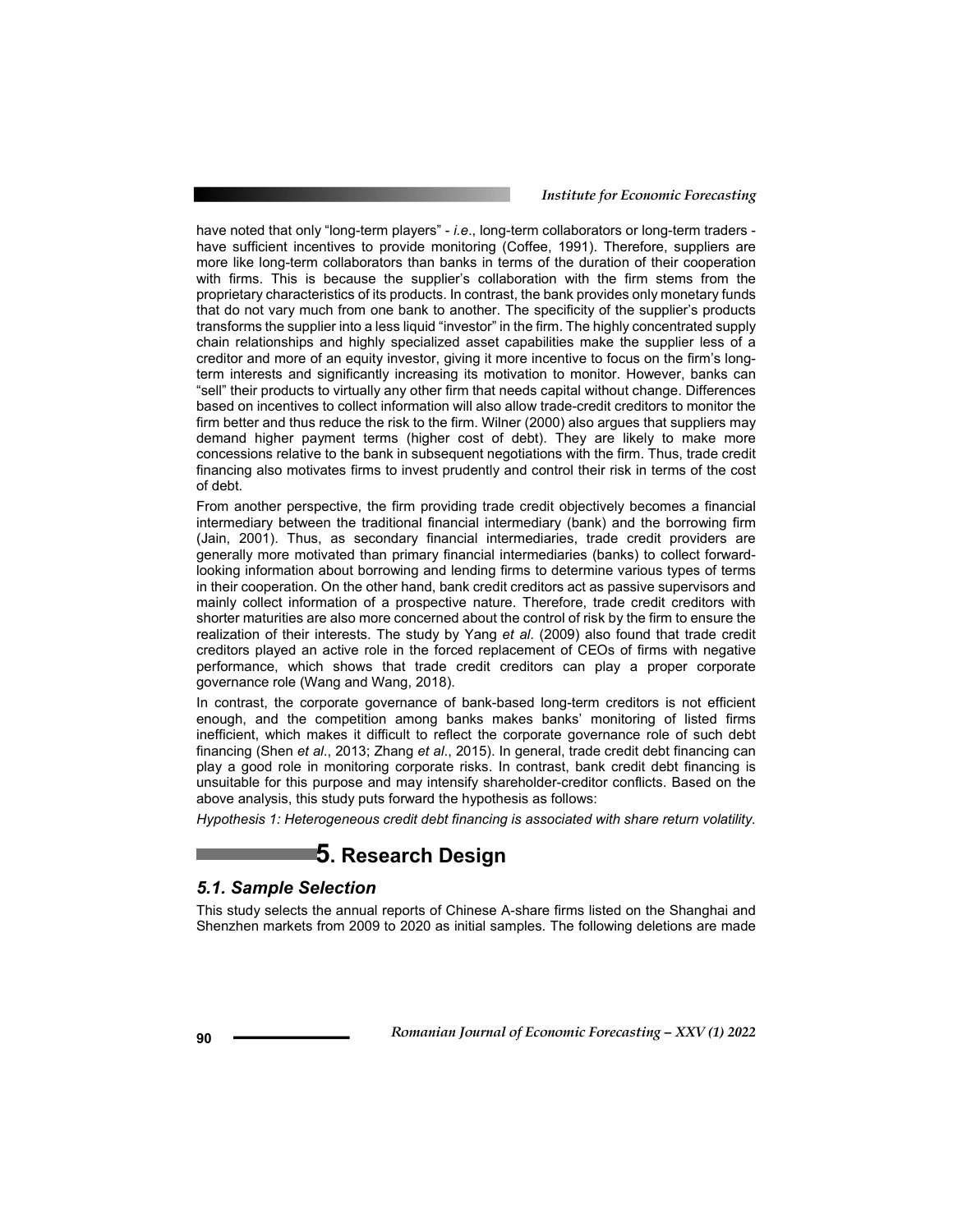based on the data availability: (1) eliminate financial firms; (2) eliminate ST firms<sup>5</sup>. This study winsorizes all dependent and independent variables and control variables with significant outliers such as return on net assets at **1**% and **99** % levels. Eventually, 38,875 firm-year observations are obtained. The data are extracted from the WIND financial database.

### *5.2. Variable Definition*

#### **5.2.1. Dependent variable**

This study examines the association between the heterogeneous debt financing of listed firms and the share return volatility. This study first selects the beta value describing the risk of the firm share as the dependent variable. According to the definition and calculation, the beta value is the characteristic indicator of the share formed by investors in the state of free trade. The beta value can reflect the cash flow change and the firm's investment income. The beta value is used to measure the investment risk of a firm based on the assumption that the information disclosure of the firm is comprehensive and real, and the investors in the market can make a relatively timely response to the change of the firm operation. Although the efficiency of the Chinese capital market has yet to be improved, some studies (*e.g*., Wu and Zhang, 2014; Yao and Zhao, 2016) based on the Chinese capital market have demonstrated that investors in the Chinese capital market respond effectively to disclosures risk.

Moreover, the literature reveals that the beta of a firm changes with the changes in the firm's operating matters and can even be expressed as a linear function of accounting variables such as financial leverage coefficient, earnings after interest and taxes, operating leverage coefficient, and market portfolio returns (Bozos *et al*., 2013; Huang *et al*., 2017). Accordingly, this study chooses the beta value of listed firms to measure the risk of share return volatility<sup>6</sup>. At the same time, to ensure the robustness of the analysis, this study also uses the standard deviation of share return in the following robust analysis and other beta value indicators measured in various periods.

#### **5.2.2. Independent Variables**

Based on the research questions, the independent variables in this study are mainly used to measure the extent of a firm's use of two types of debt financing, trade credit and bank credit (Lu and Yang, 2011). The measure of trade credit is set as (accounts payable + notes payable - prepayments) / total liabilities. The measure of bank credit is set as (short-term loans, long-term loans, bonds payable, and non-current liabilities due within one year) / total liabilities. To verify the stability of the regression results concerning the relevant literature (*e.g*., Lu and Yang, 2011), this study sets the measure of trade credit debt financing advantage as trade credit dominance measured as trade credit - bank credit.

### **5.2.3. Control Variables**

l

To increase the validity of the comparison between the two types of debts, this study adds the gearing ratio of the firm as a control variable in the regression analysis. In addition, this study selects variables such as firm size, profitability, firm investment, tangible asset ratio, growth, institutional ownership, share turnover rate, listing years, the proportion of shares

*<sup>5</sup> An additional purpose of excluding ST firms and winsorizing the variables is to eliminate, as much as possible, the influence in the analysis of firms with excessive trade credit debt due to operational difficulties and passivity. 6 Because the limited amount of bonds issued in the Chinese capital market and the beta value* 

*of bonds are not easy to obtain, this study uses only the beta value of shares to measure risk.*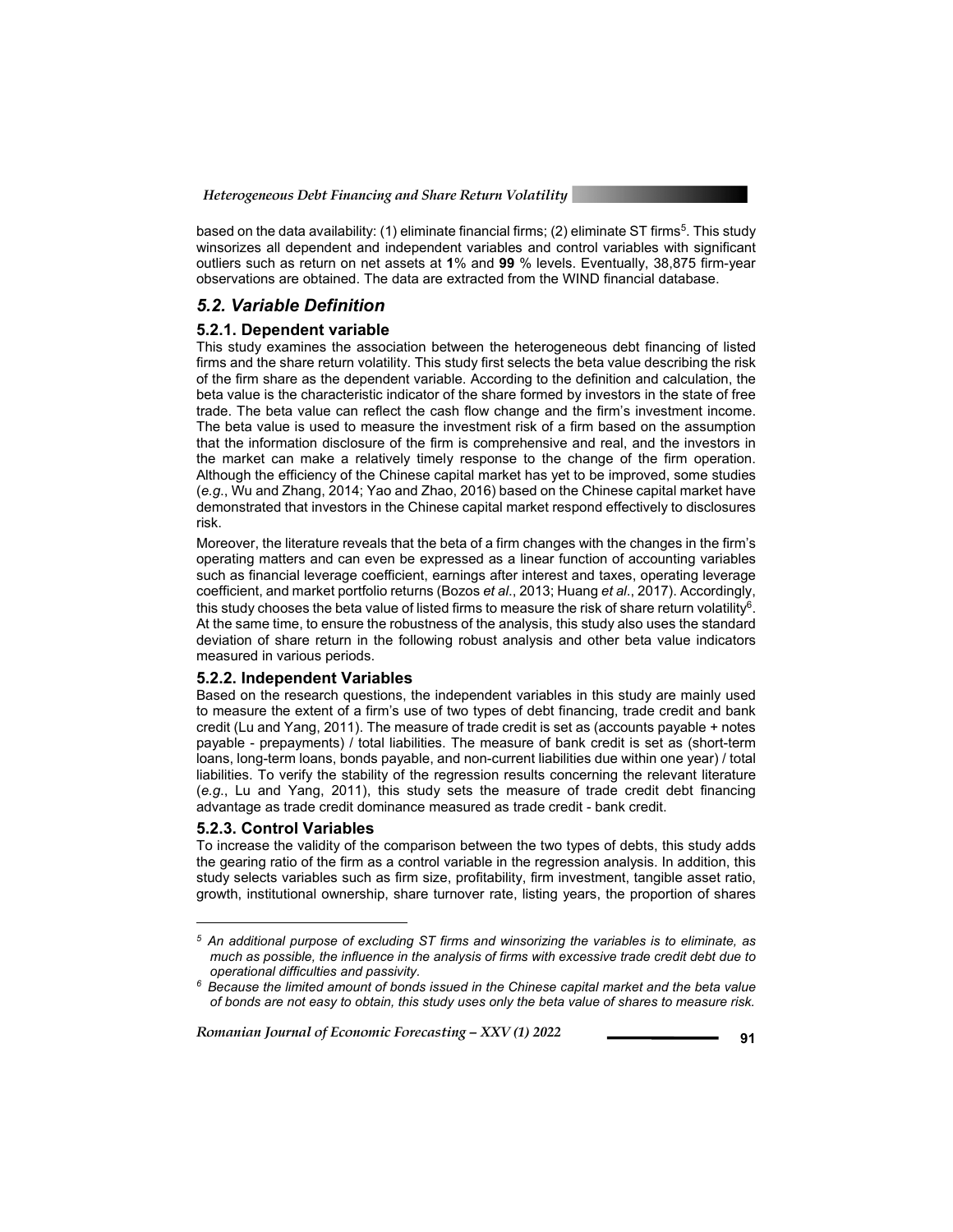outstanding, and year and industry as control variables (Xiang and Feng, 2008; Song, 2015). The names and definitions of the variables in the model are presented in Appendix, Table  $A1<sup>7</sup>$ 

Finally, the regression model is constructed as follows.

$$
EXPLANED VARIA BLE_{i,t} = \alpha_0 + \alpha_1 EXPLANING VARIABLE_{i,t-1}
$$

$$
+\sum_{i}CONTROL_{i,j}+ \varepsilon_{i,j} \tag{1}
$$

### **6. Empirical Analysis**

### *6.1. Descriptive Statistical Analysis*

Table A2 (Appendix, available online) shows that the mean for the trade credit debt and bank credit debt financings are 25.7% and 32.1%, respectively. The results suggest that Chinese listed firms appear to rely heavily on trade credit debt financing, but both sources of debt play an important governance role in the firms (Ma and Ma, 2020). The average Beta value is 11.148, which is consistent with the literature. However, there are very few firms whose share changes inverse to those of the market, indicating a wide variation of share types. The average value of ROA, which measures a firm's profitability, is 8.300%, indicating that the firm's overall profitability is at a normal level. But the standard deviation of ROA also reaches about 8.326%, indicating a large difference in profitability among firms.

The average growth rate of firms' profit is about 20%, which indicates that firms' overall growth is good. In addition, the average shareholding ratio of the largest shareholder is about 35.5%, and the average ownership concentration is about 60%, which likely indicates that there are more serious agency problems in the firm. The average annual turnover rate of firm shares is 892%, while its standard deviation is large, which is also in line with the general understanding of the serious speculation in the Chinese share market $8$ .

### *6.2. Correlation Analysis*

Table A3 (Appendix, available online) shows the correlation analysis $9$ . The association among trade credit, bank credit, and share risk are consistent with the expectation, preliminarily verifying the hypothesis in this study. In addition, the larger the firm size, the higher the risk of share return volatility. The stronger the profitability of the firm, the lower

l

*<sup>7</sup> The appendix is available online as supplemenmtary material.* 

*<sup>8</sup> Share Turnover Rate = volume in a certain period / total number of shares issued x 100% in China. In China, the share is divided into public shares circulated in the secondary market and state and legal person shares that cannot be circulated in the secondary market. Generally, the turnover rate is calculated only for the shares in the circulating part to reflect the share's liquidity more realistically and accurately. In other countries, the turnover ratio is usually calculated as the ratio between the amount traded in a certain period and the market capitalization at a certain point in time. The turnover rates of the world's major share markets vary greatly from country to country, and in comparison, the Chinese share market is at the top* 

<sup>&</sup>lt;sup>9</sup> In the case that the correlation coefficient is less than 0.5, there is no multicollinearity among *the variables, and the regression can be conducted according to the model established in this study.*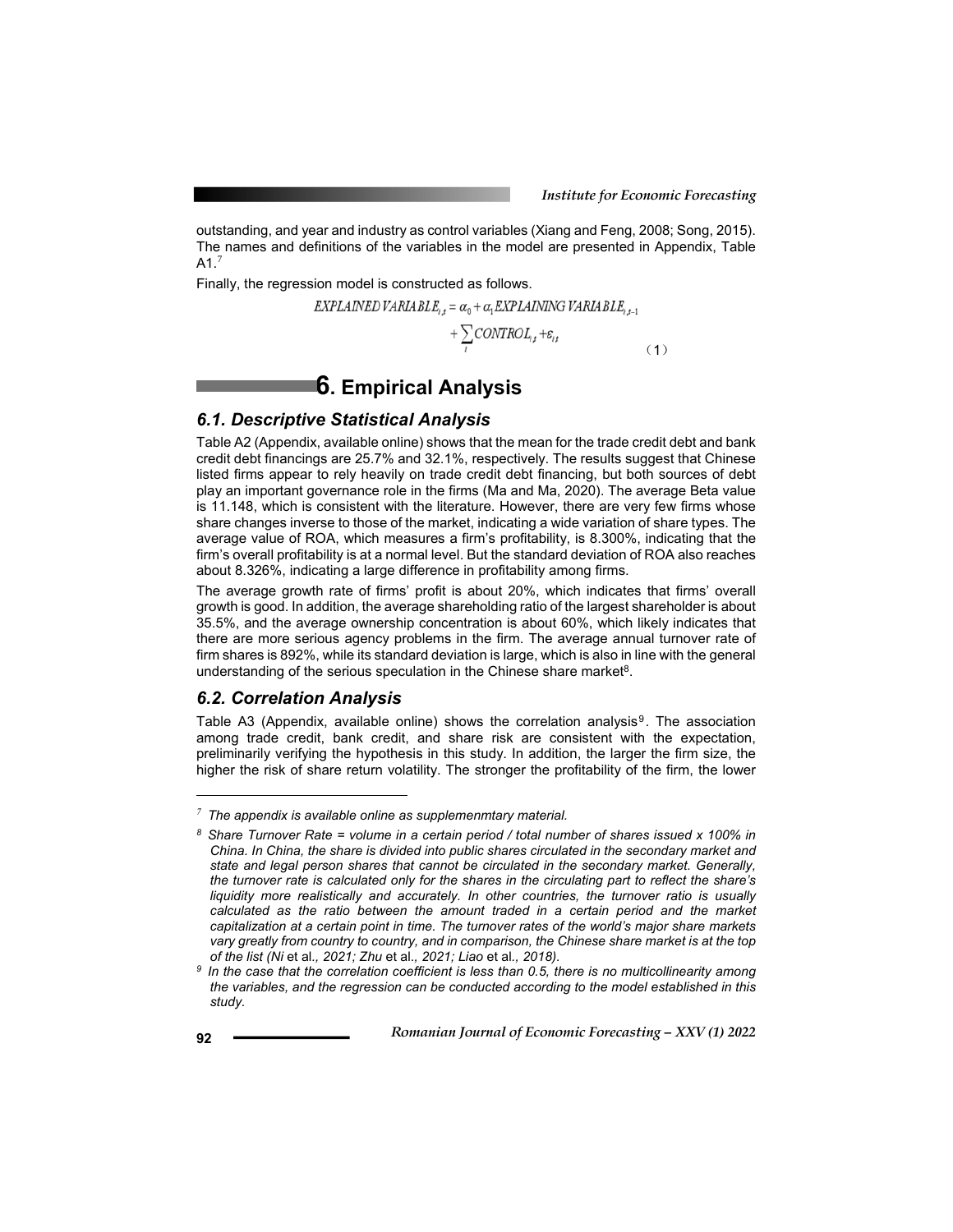the risk of share return volatility. The higher the total asset-liability ratio of the firm, the higher the risk of the firm share. The profitability and institutional shareholdings effectively reduce the share risk, but the share turnover rate significantly increases the share risk.

### *6.3. The Analysis of Monitoring Effect*

**Panel A** 

Table 1 shows the pooled OLS regression results of two types of debt financing on the risk of share return volatility (in addition to beta, this study calculates Beta1, a measure of risk based on weekly yields, based on data from the last 60 months). The comparison of regression results in Panel A and Panel B shows that on the premise of controlling the total asset-liability ratio, both current and lagged trade-credit significantly reduce the volatility risk of a share, while bank credit significantly increases the risk of share volatility. The findings indicate that the listed firms with the proportion of more trade credit than bank credit to the total debts lead creditors to better exert their monitoring over the borrowing firms to control the firms' investment and make the share volatility reflect well in the capital market. The regression results also demonstrate that more trade credit can better protect creditors as a whole. In comparison, this study also uses these two types of debt financing as the independent variables for regression analysis. The above regression results preliminarily suggest that the hypothesis proposed in this study is appropriate. To ensure the robustness of the regression results, this study utilizes the proportion of all kinds of debts to the total assets to construct the indicators Trade credit1 and Bank credit1. At the same time, the pooled OLS regression is redone based on the current and lagged data in Table 2. As a result, the conclusion remains very robust.

|                     |             | Beta1      |             |             | Beta<br>(5)<br>(6)<br>$-0.050***$<br>(-3.66)<br>$0.021*$<br>(4.22)<br>(1.82)<br>0.000<br>0.000<br>(6.24)<br>(6.23)<br>0.001<br>0.001<br>(8.29)<br>(8.60)<br>$-0.007$<br>$-0.007$<br>(-14.54)<br>(-14.77) |          |
|---------------------|-------------|------------|-------------|-------------|----------------------------------------------------------------------------------------------------------------------------------------------------------------------------------------------------------|----------|
|                     | (1)         | (2)        | (3)         | (4)         |                                                                                                                                                                                                          |          |
| Trade credit        | $-0.085***$ |            | $-0.060***$ | $-0.062***$ |                                                                                                                                                                                                          |          |
|                     | $(-5.27)$   |            | $-3.14)$    | $(-5.28)$   |                                                                                                                                                                                                          |          |
| <b>Bank credit</b>  |             | $0.071***$ | $0.044***$  |             | $0.043***$                                                                                                                                                                                               |          |
|                     |             | (5.06)     | (2.66)      |             |                                                                                                                                                                                                          |          |
| Asset               | 0.000       | 0.000      | 0.000       | 0.000       |                                                                                                                                                                                                          |          |
|                     | (2.01)      | (2.04)     | (2.00)      | (6.26)      |                                                                                                                                                                                                          |          |
| Leverage            | 0.001       | 0.000      | 0.000       | 0.001       |                                                                                                                                                                                                          |          |
|                     | (5.10)      | (3.67)     | (3.98)      | (9.67)      |                                                                                                                                                                                                          |          |
| <b>ROA</b>          | $-0.006$    | $-0.005$   | $-0.005$    | $-0.007$    |                                                                                                                                                                                                          |          |
|                     | $(-8.14)$   | (-7.52)    | $(-7.78)$   | $(-15.11)$  |                                                                                                                                                                                                          |          |
| Net income growth   | $-0.000$    | $-0.000$   | $-0.000$    | $-0.000$    | $-0.000$                                                                                                                                                                                                 | $-0.000$ |
|                     | (-2.85)     | (-2.74)    | (-2.84)     | (-2.17)     | (-2.03)                                                                                                                                                                                                  | (-2.15)  |
| Institution         | $-0.000$    | $-0.000$   | $-0.000$    | $-0.000$    | $-0.000$                                                                                                                                                                                                 | $-0.000$ |
|                     | (-4.54)     | (-4.48)    | (-4.43)     | (-4.46)     | (-4.45)                                                                                                                                                                                                  | (-4.42)  |
| Turnover rate       | 0.000       | 0.000      | 0.000       | 0.000       | 0.000                                                                                                                                                                                                    | 0.000    |
|                     | (13.54)     | (13.41)    | (13.50)     | (10.32)     | (10.19)                                                                                                                                                                                                  | (10.29)  |
| Largest shareholder | 0.002       | 0.003      | 0.002       | 0.002       | 0.002                                                                                                                                                                                                    | 0.001    |
|                     | (8.91)      | (9.05)     | (8.98)      | (8.96)      | (9.06)                                                                                                                                                                                                   | (9.00)   |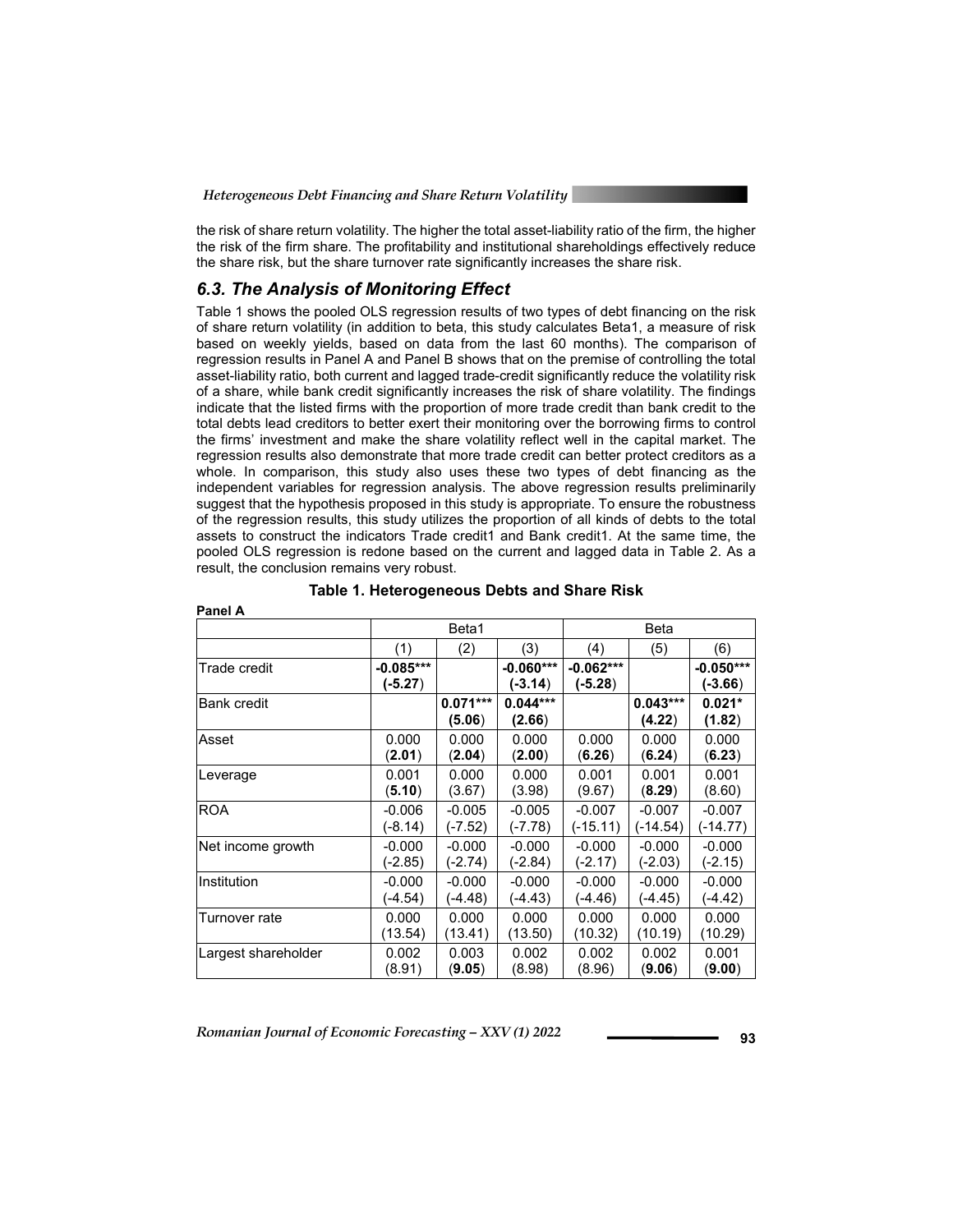*Institute for Economic Forecasting*

|                         |           | Beta1    |           |           | Beta     |          |  |  |
|-------------------------|-----------|----------|-----------|-----------|----------|----------|--|--|
|                         | (1)       | (2)      | (3)       | (4)       | (5)      | (6)      |  |  |
| Ownership concentration | $-0.002$  | $-0.002$ | $-0.002$  | $-0.001$  | $-0.001$ | $-0.001$ |  |  |
|                         | (-6.13)   | (-6.33)  | $(-6.16)$ | (-5.73)   | (-5.92)  | (-5.77)  |  |  |
| Board size              | 0.010     | 0.009    | 0.010     | 0.004     | 0.004    | 0.004    |  |  |
|                         | (5.16)    | (4.90)   | (5.04)    | (3.33)    | (3.04)   | (3.24)   |  |  |
| Tangible asset          | 0.000     | 0.000    | 0.000     | 0.000     | 0.000    | 0.000    |  |  |
|                         | (2.41)    | (2.29)   | (2.32)    | (2.00)    | (1.93)   | (1.96)   |  |  |
| Age                     | 0.003     | 0.003    | 0.003     | 0.001     | 0.001    | 0.001    |  |  |
|                         | (5.20)    | (5.77)   | (5.45)    | (3.05)    | (3.59)   | (3.23)   |  |  |
| Value                   | $-0.000$  | $-0.000$ | $-0.000$  | $-0.000$  | $-0.000$ | $-0.000$ |  |  |
|                         | $(-2.43)$ | (-2.42)  | $(-2.42)$ | $(-2.86)$ | (-2.81)  | (-2.83)  |  |  |
| Intercept               | 0.782     | 0.751    | 0.767     | 0.811     | 0.793    | 0.803    |  |  |
|                         | (15.71)   | (15.03)  | (15.33)   | (25.26)   | (24.74)  | (24.94)  |  |  |
| Industry fixed-effect   | yes       | yes      | yes       | yes       | yes      | yes      |  |  |
| Year fixed-effect       | yes       | yes      | yes       | yes       | yes      | yes      |  |  |
| Adj- $R^2$              | 0.2778    | 0.2777   | 0.2781    | 0.1377    | 0.1371   | 0.1379   |  |  |
| ΙN                      | 17845     | 17845    | 17845     | 14225     | 14225    | 14225    |  |  |

#### **Panel B**

|                         |             | Beta1      |             | Beta        |            |             |  |
|-------------------------|-------------|------------|-------------|-------------|------------|-------------|--|
|                         | (1)         | (2)        | (3)         | (4)         | (5)        | (6)         |  |
| Lag Trade credit        | $-0.098***$ |            | $-0.059***$ | $-0.072***$ |            | $-0.054***$ |  |
|                         | $(-5.32)$   |            | $(-3.09)$   | $(-5.83)$   |            | $(-3.82)$   |  |
| Lag Bank credit         |             | $0.080***$ | $0.056***$  |             | $0.052***$ | $0.030***$  |  |
|                         |             | (5.50)     | (3.28)      |             | (5.02)     | (2.49)      |  |
| Asset                   | 0.000       | 0.000      | 0.000       | 0.000       | 0.000      | 0.000       |  |
|                         | (0.61)      | (0.58)     | (0.58)      | (4.29)      | (4.30)     | (4.29)      |  |
| Leverage                | 0.001       | 0.001      | 0.000       | 0.001       | 0.001      | 0.001       |  |
|                         | (3.72)      | (2.87)     | (3.05)      | (10.36)     | (9.15)     | (9.44)      |  |
| <b>ROA</b>              | $-0.005$    | $-0.005$   | $-0.005$    | $-0.007$    | $-0.007$   | $-0.007$    |  |
|                         | (-7.48)     | (-6.92)    | $(-7.15)$   | $(-14.39)$  | $(-13.87)$ | $(-14.09)$  |  |
| Net income growth       | $-0.000$    | $-0.000$   | $-0.000$    | $-0.000$    | $-0.000$   | $-0.000$    |  |
|                         | (-2.48)     | (-2.34)    | $(-2.37)$   | $(-2.07)$   | $(-1.84)$  | (-1.95)     |  |
| Institution             | $-0.000$    | $-0.000$   | $-0.000$    | $-0.000$    | $-0.000$   | $-0.000$    |  |
|                         | (-4.83)     | (-4.83)    | (-4.82)     | $(-4.75)$   | (-4.70)    | (-4.70)     |  |
| Turnover rate           | 0.000       | 0.000      | 0.000       | 0.000       | 0.000      | 0.000       |  |
|                         | (12.65)     | (12.51)    | (12.59)     | (9.83)      | (9.69)     | (9.78)      |  |
| Largest shareholder     | 0.002       | 0.002      | 0.002       | 0.001       | 0.001      | 0.001       |  |
|                         | (8.62)      | (8.78)     | (8.72)      | (8.47)      | (8.60)     | (8.55)      |  |
| Ownership concentration | $-0.002$    | $-0.002$   | $-0.002$    | $-0.001$    | $-0.001$   | $-0.001$    |  |
|                         | (-5.83)     | (-5.95)    | $(-5.82)$   | $(-5.07)$   | $(-5.25)$  | $(-5.10)$   |  |
| Board size              | 0.010       | 0.010      | 0.010       | 0.004       | 0.004      | 0.004       |  |
|                         | (5.05)      | (4.76)     | (4.89)      | (3.43)      | (3.04)     | (3.27)      |  |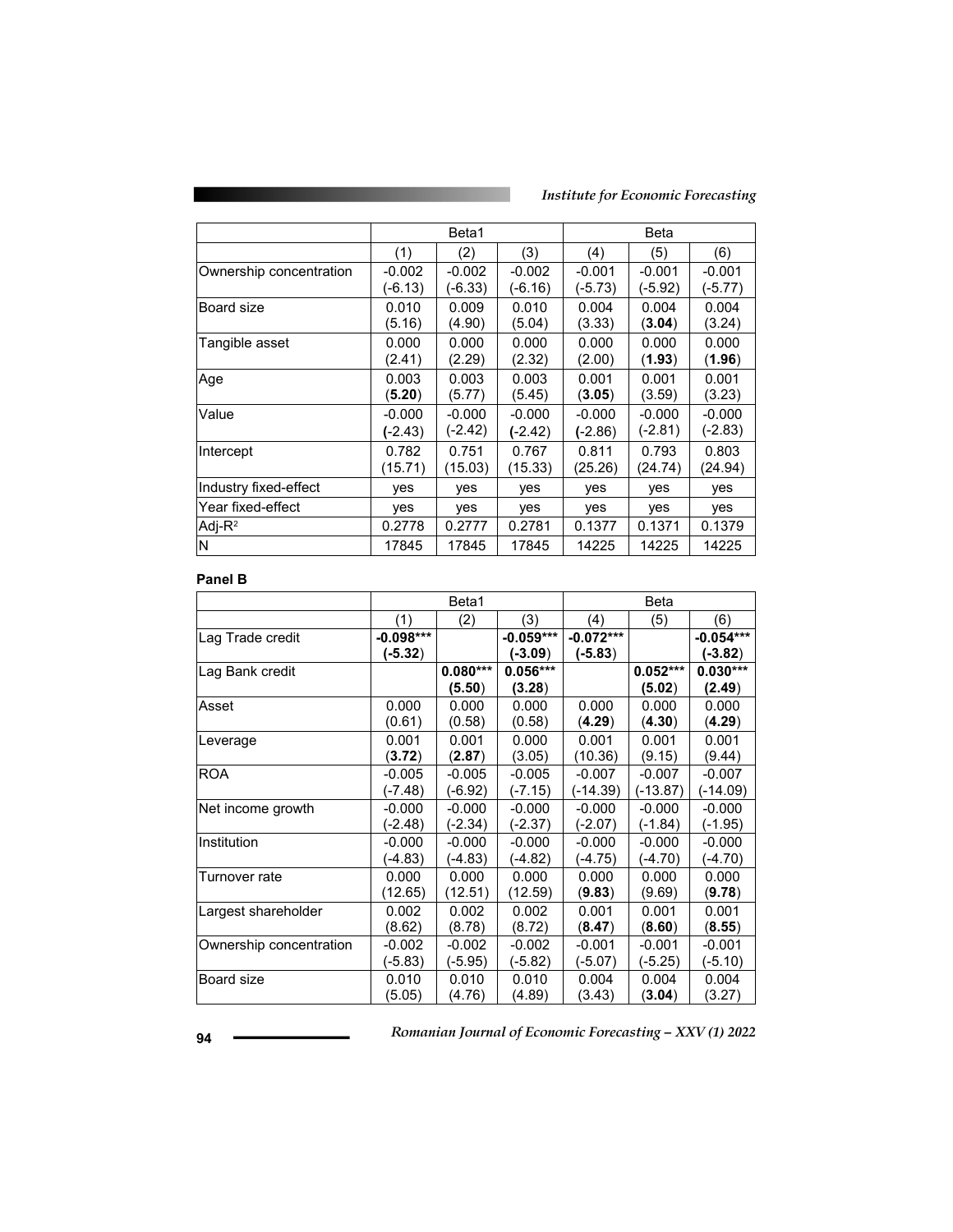*Heterogeneous Debt Financing and Share Return Volatility* 

|                       |          | Beta1      |          | Beta     |          |          |  |  |  |
|-----------------------|----------|------------|----------|----------|----------|----------|--|--|--|
|                       | (1)      | (2)        | (3)      | (4)      | (5)      | (6)      |  |  |  |
| Tangible asset        | 0.000    | 0.000      | 0.000    | 0.000    | 0.000    | 0.000    |  |  |  |
|                       | (1.49)   | (1.37)     | (1.46)   | (4.82)   | (4.66)   | (4.77)   |  |  |  |
| Age                   | 0.003    | 0.003      | 0.003    | 0.001    | 0.001    | 0.001    |  |  |  |
|                       | (4.98)   | (5.47)     | (5.19)   | (2.58)   | (3.20)   | (2.81)   |  |  |  |
| Value                 | $-0.000$ | $-0.000$   | $-0.000$ | $-0.000$ | $-0.000$ | $-0.000$ |  |  |  |
|                       | (-2.66)  | (-2.71)    | (-2.71)  | (-3.34)  | (-3.41)  | (-3.38)  |  |  |  |
| Intercept             | 0.686    | 0.660      | 0.669    | 0.802    | 0.771    | 0.779    |  |  |  |
|                       | (12.00)  | (11.71)    | (11.71)  | (24.04)  | (23.05)  | (23.04)  |  |  |  |
| Industry fixed-effect | ves      | <b>ves</b> | ves      | yes      | yes      | yes      |  |  |  |
| lYear fixed-effect    | yes      | ves        | yes      | yes      | yes      | yes      |  |  |  |
| Adj- $R^2$            | 0.2820   | 0.2821     | 0.2825   | 0.1395   | 0.1389   | 0.1399   |  |  |  |
| N                     | 16693    | 16693      | 16693    | 13235    | 13235    | 13235    |  |  |  |

*Notes: Beta and Beta1 in Panel A and Panel B are measured based on the weekly yield and*  trading data of the last 60 months and the last 24 months separately. Trade credit and Bank credit *are measured as (accounts payable + notes payable – prepaid accounts) / total liabilities, and (short-term liabilities + long-term liabilities + bonds payable + non-current liabilities due within one year) / total liabilities. Lag Trade credit and Lag Bank credit are the variables trade credit, and bank credit lagged one-phase. \*, \*\* and \*\*\* indicate a significant level of 10%, 5% and 1%, respectively. The standard error is adjusted by the variance, with a t-value inside parentheses.* 

### **Table 2. Heterogeneous debts and Share Risk (Analysis-1 Based on Variable Setting)**

|                         |             | Beta1      |            |             | Beta       |             |
|-------------------------|-------------|------------|------------|-------------|------------|-------------|
|                         | (1)         | (2)        | (3)        | (4)         | (5)        | (6)         |
| Trade credit1           | $-0.235***$ |            | $0.155***$ | $-0.172***$ |            | $-0.148***$ |
|                         | $(-6.36)$   |            | $-3.57$ )  | $(-6.84)$   |            | $(-5.07)$   |
| <b>Bank credit1</b>     |             | $0.193***$ | $0.139***$ |             | $0.097***$ | $0.038**$   |
|                         |             | (6.61)     | (3.80)     |             | (4.82)     | (1.66)      |
| Asset                   | 0.000       | 0.000      | 0.000      | 0.000       | 0.000      | 0.000       |
|                         | (1.91)      | (1.91)     | (1.84)     | (6.16)      | (6.16)     | (6.12)      |
| Leverage                | 0.001       | 0.000      | 0.000      | 0.001       | 0.000      | .0001       |
|                         | (7.31)      | (0.31)     | (2.25)     | (11.69)     | (5.04)     | (6.93)      |
| <b>ROA</b>              | $-0.005$    | $-0.004$   | $-0.0051$  | $-0.006$    | $-0.006$   | $-0.006$    |
|                         | (-8.09)     | (-7.50)    | (-7.72)    | (-15.10)    | (-14.58)   | (-14.88)    |
| Net income growth       | $-0.000$    | $-0.000$   | $-0.000$   | $-0.000$    | $-0.000$   | $-0.000$    |
|                         | (-2.82)     | (-2.64)    | $(-2.75)$  | (-2.18)     | (-1.97)    | (-2.14)     |
| Institution             | $-0.000$    | $-0.000$   | $-0.000$   | $-0.000$    | $-0.000$   | $-0.000$    |
|                         | (-4.43)     | (-4.41)    | (-4.35)    | (-4.37)     | (-4.44)    | (-4.33)     |
| Turnover rate           | 0.000       | 0.000      | 0.000      | 0.000       | 0.000      | 0.000       |
|                         | (13.55)     | (13.35)    | (13.45)    | (10.33)     | (10.14)    | (10.29)     |
| Largest shareholder     | 0.002       | 0.002      | 0.002      | 0.001       | 0.001      | 0.001       |
|                         | (8.89)      | (9.06)     | (8.98)     | (8.93)      | (9.04)     | (8.96)      |
| Ownership concentration | -0.002      | $-0.002$   | $-0.002$   | $-0.001$    | $-0.001$   | $-0.001$    |
|                         | (-6.12)     | $-(6.33)$  | (-6.16)    | (-5.70)     | (-5.90)    | (-5.72)     |

#### **Panel A**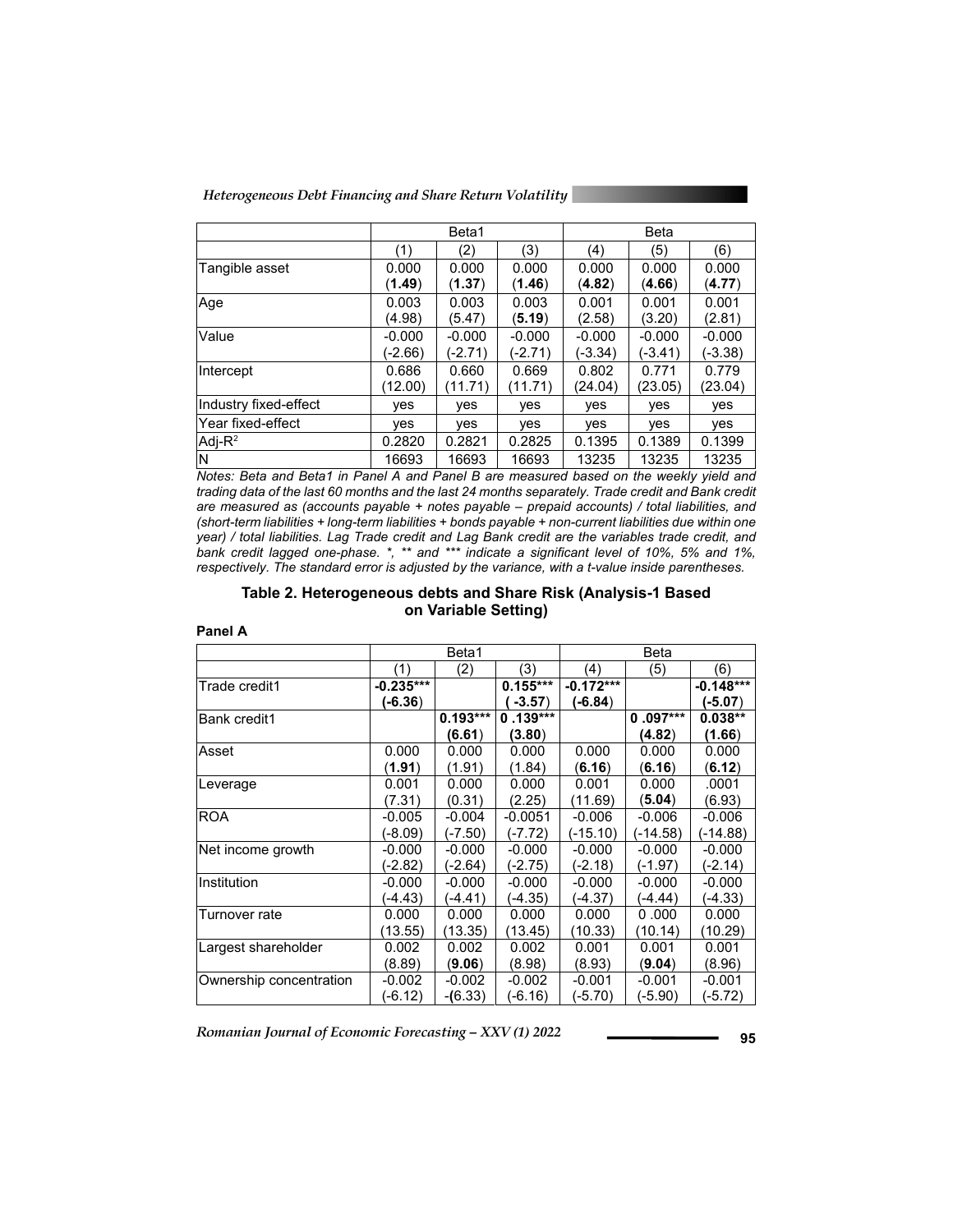|                         |          | Beta1    |          |          | Beta     |          |
|-------------------------|----------|----------|----------|----------|----------|----------|
|                         | (1)      | (2)      | (3)      | (4)      | (5)      | (6)      |
| Board size              | 0.010    | 0.009    | 0.010    | 0.004    | 0.004    | 0.004    |
|                         | (5.17)   | (4.79)   | (4.96)   | (3.35)   | (2.97)   | (3.24)   |
| Tangible asset          | 0.000    | 0.000    | 0.000    | 0.000    | 0.000    | 0.000    |
|                         | (2.46)   | (2.26)   | (2.33)   | (2.05)   | (1.91)   | (2.00)   |
| Age                     | 0.003    | 0.003    | 0.003    | 0.001    | 0.001    | 0.001    |
|                         | (5.32)   | (5.87)   | (5.63)   | (3.19)   | (3.63)   | (3.33)   |
| Value                   | $-0.000$ | $-0.000$ | $-0.000$ | $-0.000$ | $-0.000$ | $-0.000$ |
|                         | (-2.41)  | (-2.38)  | (-2.38)  | (-2.83)  | (-2.77)  | (-2.79)  |
| Intercept               | 0.759    | 0.778    | 0.767    | 0.795    | 0.808    | 0.797    |
|                         | (15.23)  | (15.69)  | (15.42)  | (24.74)  | (25.29)  | (24.83)  |
| Industry fixed-effect   | ves      | ves      | ves      | ves      | ves      | ves      |
| Year fixed-effect       | ves      | ves      | ves      | ves      | ves      | ves      |
| $Adj-R^2$               | 0.2783   | 0.2784   | 0.2789   | 0.1388   | 0.1374   | 0.1390   |
| $\overline{\mathsf{N}}$ | 17845    | 17845    | 17845    | 14225    | 14225    | 14225    |

|                         |             | ש וסווס ו  |             |             |             |             |
|-------------------------|-------------|------------|-------------|-------------|-------------|-------------|
|                         |             | Beta1      |             |             | <b>Beta</b> |             |
|                         | (1)         | (2)        | (3)         | (4)         | (5)         | (6)         |
| Lag Trade credit1       | $-0.230***$ |            | $-0.147***$ | $-0.179***$ |             | $-0.134***$ |
|                         | $-5.83)$    |            | $-3.41)$    | $(-6.83)$   |             | $-4.64)$    |
| Lag Bank credit1        |             | $0.205***$ | $0.163***$  |             | $0.124***$  | $0.083***$  |
|                         |             | (6.69)     | (5.07)      |             | (6.33)      | (3.99)      |
| Asset                   | 0.000       | 0.000      | 0.000       | 0.000       | 0.000       | 0.000       |
|                         | (0.57)      | (0.50)     | (0.48)      | (4.23)      | (4.25)      | (4.20)      |
| Leverage                | 0.001       | 0.000      | 0.000       | 0.002       | 0.001       | 0.001       |
|                         | (4.61)      | (1.04)     | (2.03)      | (11.78)     | (6.28)      | (7.60)      |
| <b>ROA</b>              | $-0.005$    | $-0.005$   | $-0.005$    | $-0.007$    | $-0.007$    | $-0.007$    |
|                         | $(-7.34)$   | (-7.11)    | $(-7.19)$   | $(-14.24)$  | $(-14.14)$  | $(-14.21)$  |
| Net income growth       | $-0.000$    | $-0.000$   | $-0.000$    | $-0.000$    | $-0.000$    | $-0.000$    |
|                         | (-2.66)     | (-1.93)    | $(-2.14)$   | $(-2.29)$   | $(-1.49)$   | $(-1.84)$   |
| Institution             | $-0.000$    | $-0.000$   | $-0.000$    | $-0.000$    | $-0.000$    | $-0.000$    |
|                         | (-4.74)     | (-4.77)    | (-4.72)     | (-4.72)     | $(-4.62)$   | (-4.60)     |
| Turnover rate           | 0.000       | 0.000      | 0.000       | 0.000       | 0.000       | 0.000       |
|                         | (12.62)     | (12.43)    | (12.51)     | (9.84)      | (9.63)      | (9.74)      |
| Largest shareholder     | 0.002       | 0.002      | 0.002       | 0.001       | 0.001       | 0.001       |
|                         | (8.55)      | (8.91)     | (8.79)      | (8.39)      | (8.69)      | (8.56)      |
| Ownership concentration | $-0.002$    | $-0.002$   | $-0.002$    | $-0.001$    | $-0.001$    | $-0.001$    |
|                         | (-5.78)     | (-6.09)    | (-5.88)     | (-4.94)     | $(-5.38)$   | $(-5.09)$   |
| Board size              | 0.010       | 0.010      | 0.010       | 0.004       | 0.004       | 0.004       |
|                         | (5.09)      | (4.67)     | (4.82)      | (3.43)      | (2.96)      | (3.19)      |
| Tangible asset          | 0.000       | 0.000      | 0.000       | 0.000       | 0.000       | 0.000       |
|                         | (1.40)      | (1.39)     | (1.42)      | (4.65)      | (4.58)      | (4.64)      |
| Age                     | 0.003       | 0.003      | 0.003       | 0.001       | 0.001       | 0.001       |
|                         | (5.32)      | (5.30)     | (5.31)      | (2.91)      | (3.12)      | (3.06)      |
| Value                   | $-0.000$    | $-0.000$   | $-0.000$    | $-0.000$    | $-0.000$    | $-0.000$    |
|                         | $(-2.67)$   | $(-2.73)$  | $(-2.72)$   | $(-3.36)$   | $(-3.43)$   | $(-3.41)$   |

**Panel B**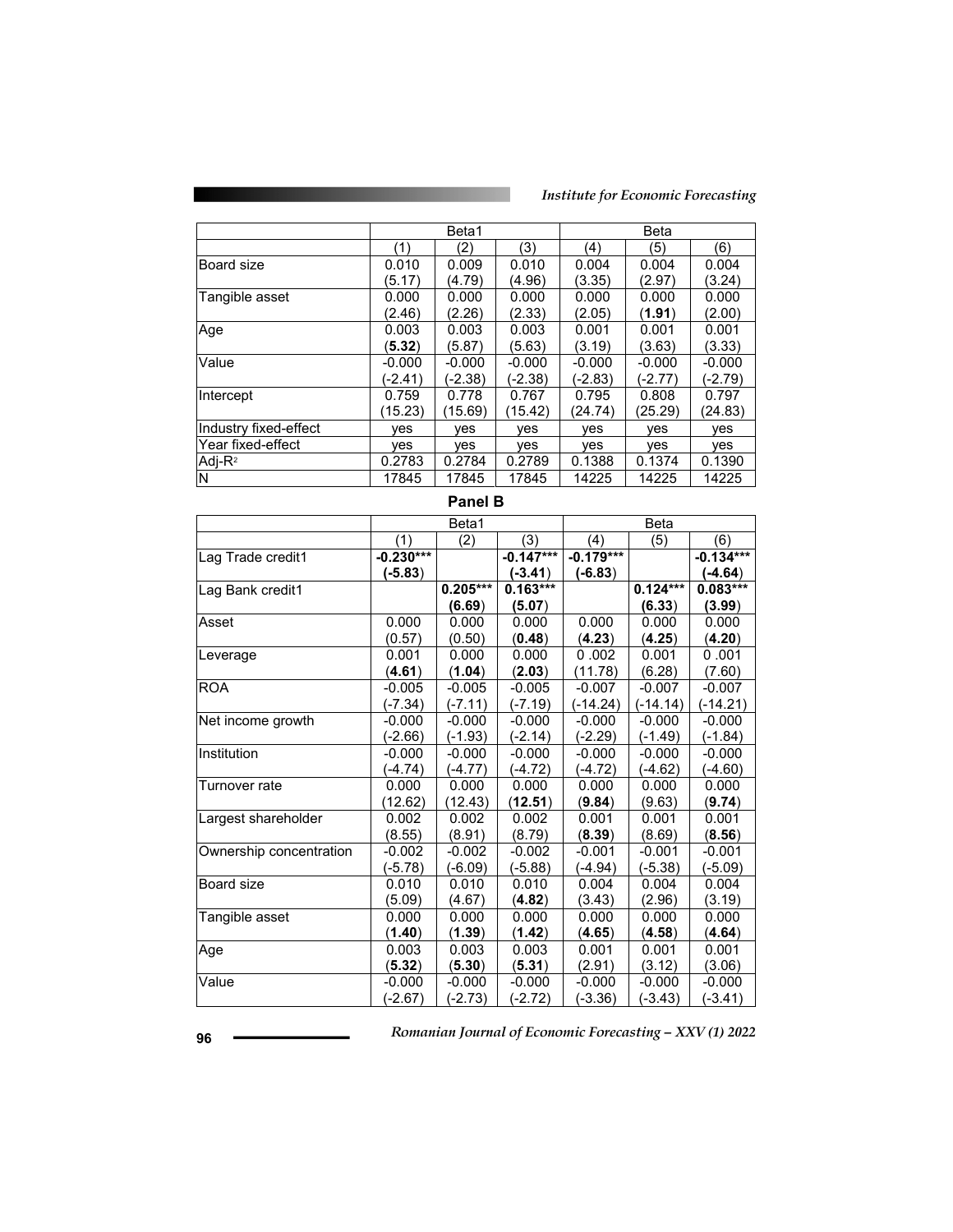*Heterogeneous Debt Financing and Share Return Volatility* 

|                       |                  | Beta1            |                  | Beta             |                  |                  |  |
|-----------------------|------------------|------------------|------------------|------------------|------------------|------------------|--|
|                       |                  | (3)<br>′2)       |                  |                  | (5)<br>(4)       |                  |  |
| Intercept             | 0.664<br>(11.47) | 0.687<br>(12.32) | 0.673<br>(11.79) | 0.772<br>(22.99) | 0.789<br>(23.73) | 0.789<br>(23.22) |  |
| Industry fixed-effect | ves              | ves              | ves              | ves              | ves              | ves              |  |
| lYear fixed-effect    | ves              | ves              | ves              | ves              | ves              | ves              |  |
| $Adi-R2$              | 0.2823           | 0.2830           | 0.2835           | 0.1403           | 0.1399           | 0.1414           |  |
| IN                    | 16692            | 16692            | 16692            | 13234            | 13234            | 13234            |  |

*Notes: Beta and Beta1 in Panel A and Panel B are measured based on the weekly yield and trading data of the last 60 months and the last 24 months separately. Trade credit1 and Bank credit1 are measured as (accounts payable + notes payable – prepaid accounts) / total assets, and (short-term liabilities + long-term liabilities + bonds payable + non-current liabilities due within one year) / total assets. Lag Trade credit1 and Lag Bank credit1 are the variables trade credit1 and bank credit1 lagged one-phase. \*, \*\* and \*\*\* indicate a significant level of 10%, 5% and 1%, respectively. The standard error is adjusted by the variance, with a t-value inside parentheses.The regression results of the above model show that there are significant differences in the impact of trade credit and bank credit debt financing on corporate governance. The former can reduce the*  firm investment risk, while the latter prefers high investment risk. The relevant results seem not *to suggest that debt financing plays a good role in corporate governance, as mentioned in the previous literature (Jiang and Huang, 2011). Nor is debt financing certainly the object of interest embezzlement of large shareholders (Song, 2014). The role of debts in corporate governance shows significant differences based on the different sources of the debt. Because of the characteristics of creditors, trade credit creditors strengthen the consistency of interests between themselves and listed firms.* 

In contrast, bank credit creditors aggravate the agency conflict with listed firms and turn themselves into parties whose interests are infringed. The differential monitoring function of different types of debts also implies the differences in the different stakeholders' roles. According to the relevant theory of the law of obligation, the essence of debt lies not in the behavior of creditors demanding payment but in the payment of debtors, especially behaviors that ensure sufficient payment<sup>10</sup>. For the trade credit, the debtor fulfills the obligation by "paying" in the sense of controlling the firm risk<sup>11</sup>. But the debtor fails to fulfill the necessary legal obligation to the bank credit.

To ensure the robustness of the regression results, this study also constructs new indicators: trade credit dominance and trade credit dominance1. The former is measured as trade credit - bank credit while the latter is measured as trade credit1 - bank credit1. These two new indicators are utilized to measure the advantages of trade credit over bank credit and to retest the regression model. The regression results in Table 3 show that the firms with more trade credit than bank credit decrease with the risk of share volatility, which is beneficial to the protection of investors. This study also employs the standard deviation of the share return to measure the risk and re-test the regression model.

*Romanian Journal of Economic Forecasting – XXV (1) 2022* **197 197** 

l

<sup>10</sup> *According to Guthrie and Savigny (2010), the association of debts is established on the free will of debtors who decide to give up their freedom on particular behaviors while maintaining prime dignity and liberty.* 

<sup>&</sup>lt;sup>11</sup> Risk control is only part of the debtor's obligation, and the repayment of principal on time is a *more important part of the obligation.*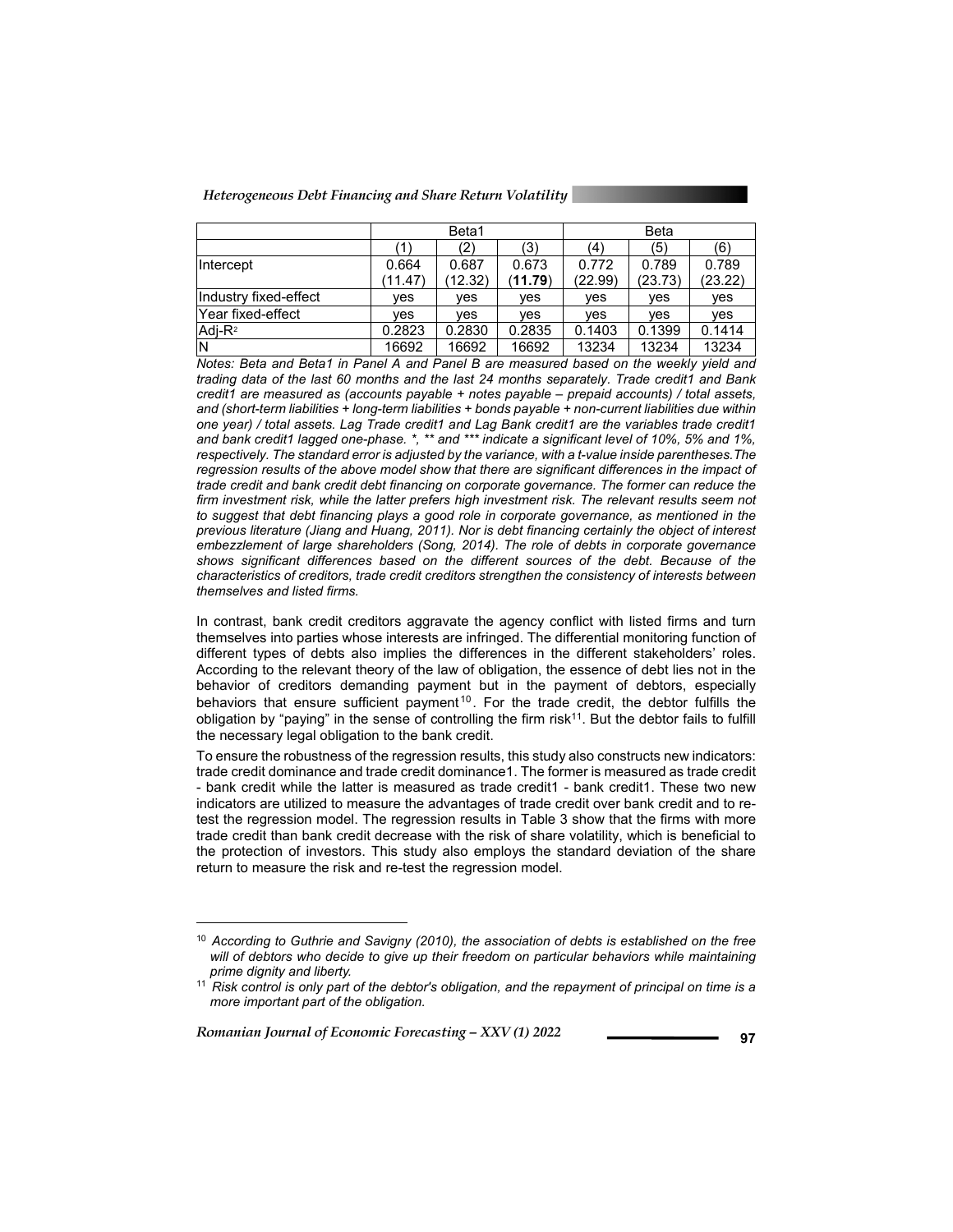#### **Table 3. Heterogeneous Debts and Share Risk (Analysis-2 Based on Variable Setting)**

|                               |                         |                         | Beta1                   |                         | <b>Beta</b>             |                         |                         |                         |
|-------------------------------|-------------------------|-------------------------|-------------------------|-------------------------|-------------------------|-------------------------|-------------------------|-------------------------|
|                               | (1)                     | (2)                     | (3)                     | (4)                     | (5)                     | (6)                     | (7)                     | (8)                     |
| Trade credit<br>dominance     | $0.141***$<br>$(-7.60)$ |                         |                         |                         | $0.084***$<br>$(-6.63)$ |                         |                         |                         |
| Lag Trade credit<br>dominance |                         | $0.156***$<br>$(-7.93)$ |                         |                         |                         | $0.104***$<br>$(-7.88)$ |                         |                         |
| Trade credit<br>dominance     |                         |                         | $0.052***$<br>$(-6.06)$ |                         |                         |                         | $0.034***$<br>$(-5.49)$ |                         |
| Lag Trade credit<br>dominance |                         |                         |                         | $0.057***$<br>$(-6.37)$ |                         |                         |                         | $0.041***$<br>$(-6.34)$ |
| Asset                         | 0.000                   | 0.000                   | 0.000                   | 0.000                   | 0.000                   | 0.000                   | 0.000                   | 0.000                   |
|                               | (1.86)                  | (0.50)                  | (2.00)                  | (0.58)                  | (6.12)                  | (4.22)                  | (6.21)                  | (4.29)                  |
| Leverage                      | 0.000                   | 0.000                   | 0.000                   | 0.000                   | 0.001                   | 0.001                   | 0.001                   | 0.001                   |
|                               | (2.90)                  | (2.59)                  | (3.94)                  | (3.10)                  | (7.50)                  | (8.54)                  | (8.52)                  | (9.41)                  |
| <b>ROA</b>                    | $-0.005$                | $-0.005$                | $-0.005$                | $-0.005$                | $-0.006$                | $-0.007$                | $-0.006$                | $-0.007$                |
|                               | $(-7.74)$               | $(-7.22)$               | $(-7.78)$               | $(-7.17)$               | $(-14.76)$              | $(-14.22)$              | $(-14.79)$              | $(-14.10)$              |
| Net income                    | $-0.000$                | $-0.000$                | $-0.000$                | $-0.000$                | $-0.000$                | $-0.000$                | $-0.000$                | $-0.000$                |
| growth                        | $(-2.75)$               | $(-2.18)$               | $(-2.83)$               | $(-2.36)$               | $(-2.06)$               | $(-1.73)$               | $(-2.10)$               | $(-1.90)$               |
| Institution                   | $-0.000$                | $-0.000$                | $-0.000$                | $-0.000$                | $-0.000$                | $-0.000$                | $-0.000$                | $-0.000$                |
|                               | $(-4.33)$               | $(-4.70)$               | $(-4.47)$               | $(-4.82)$               | $(-4.32)$               | $(-4.57)$               | $(-4.41)$               | $(-4.69)$               |
| Turnover rate                 | 0.000                   | 0.000                   | 0.000                   | 0.000                   | 0.000                   | 0.000                   | 0.000                   | 0.000                   |
|                               | (13.46)                 | (12.53)                 | (13.50)                 | (12.60)                 | (10.23)                 | (9.72)                  | (10.27)                 | (9.76)                  |
| Largest                       | 0.002                   | 0.002                   | 0.002                   | 0.002                   | 0.001                   | 0.001                   | 0.001                   | 0.001                   |
| shareholder                   | (8.99)                  | (8.79)                  | (9.00)                  | (8.73)                  | (9.01)                  | (8.62)                  | (9.04)                  | (8.58)                  |
| Ownership                     | $-0.002$                | $-0.002$                | $-0.002$                | $-0.002$                | $-0.001$                | $-0.001$                | $-0.001$                | $-0.001$                |
| concentration                 | $(-6.18)$               | $(-5.87)$               | $(-6.18)$               | $(-5.82)$               | $(-5.79)$               | $(-5.17)$               | $(-5.82)$               | $(-5.14)$               |
| Boardsize                     | 0.009                   | 0.010                   | 0.010                   | 0.010                   | 0.004                   | 0.004                   | 0.004                   | 0.004                   |
|                               | (4.95)                  | (4.84)                  | (5.02)                  | (4.89)                  | (3.09)                  | (3.13)                  | (3.16)                  | (3.20)                  |
| Tangible asset                | 0.000                   | 0.000                   | 0.000                   | 0.000                   | 0.000                   | 0.000                   | 0.000                   | 0.000                   |
|                               | (2.33)                  | (1.53)                  | (2.31)                  | (1.47)                  | (1.93)                  | (4.79)                  | (1.94)                  | (4.74)                  |
| Age                           | 0.003                   | 0.003                   | 0.003                   | 0.003                   | 0.001                   | 0.001                   | 0.001                   | 0.001                   |
|                               | (5.67)                  | (5.30)                  | (5.53)                  | (5.22)                  | (3.54)                  | (3.08)                  | (3.41)                  | (2.96)                  |
| Value                         | $-0.000$                | $-0.000$                | $-0.000$                | $-0.000$                | $-0.000$                | $-0.000$                | $-0.000$                | $-0.000$                |
|                               | $(-2.38)$               | $(-2.72)$               | $(-2.41)$               | $(-2.69)$               | $(-2.75)$               | $(-3.43)$               | $(-2.81)$               | $(-3.39)$               |
| Intercept                     | 0.768                   | 0.671                   | 0.764                   | 0.668                   | 0.802                   | 0.779                   | 0.798                   | 0.775                   |
|                               | (15.47)                 | (11.86)                 | (15.37)                 | (11.72)                 | (25.10)                 | (23.31)                 | (24.96)                 | (23.16)                 |
| Industry fixed-<br>effect     | yes                     | yes                     | yes                     | yes                     | yes                     | yes                     | yes                     | yes                     |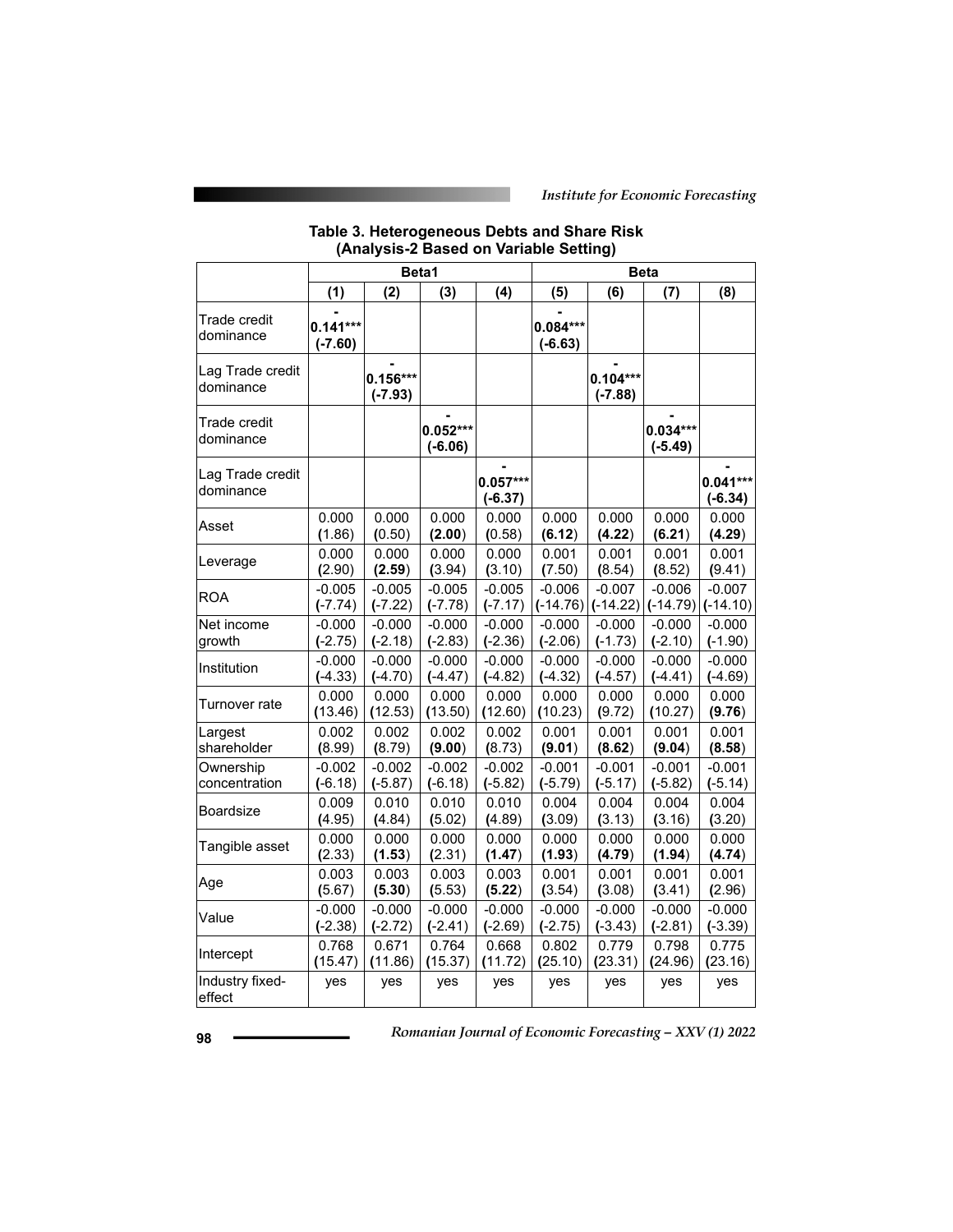*Heterogeneous Debt Financing and Share Return Volatility* 

**Panel A** 

|                          |        | Beta1  |        |                   |       | <b>Beta</b> |                 |        |
|--------------------------|--------|--------|--------|-------------------|-------|-------------|-----------------|--------|
|                          | (1)    | (2)    | (3)    | (4)               | (5)   | (6)         | (7)             | (8)    |
| <b>Year fixed-effect</b> | ves    | ves    | ves    | ves               | ves   | ves         | ves             | ves    |
| $Adi-R^2$                | 0.2789 | 0.2835 | 0.2781 | $0.2825$   0.1386 |       |             | 0.1412   0.1378 | 0.1398 |
| İΝ                       | 17845  | 17845  | 17845  | 17845             | 17845 | 17845       | 17845           | 17845  |

*Note: \*,\*\* and \*\*\* Indicate a significant level of 10%, 5% and 1%, respectively. The standard erroris adjusted by the variance, with at-value inside parentheses. All variables as previously defined.* 

The results in Table 4 show that the conclusion of this study is very robust. To compare the differential effect of two kinds of debts on the share risk, this study conducts the variance test on the coefficients of the two types of debts in Table 4. The regression results of columns (3) and (6) of Panel A and Panel B in Table 4 show that there is a significant difference in the coefficients between the trade credit and the bank credit, indicating that the trade credit can better reduce the risk of the share volatility. The findings suggest that debt financing fails necessarily to play a good role in corporate governance, taking into account the structural differences of the debts. The share risk regarded as the firm risk assessment by investors leads to the significantly different impact of different types of financial leverage on the share risk, likely indicating that there is a significant difference in the signal delivered to the capital market by different types of debts.

### **Table 4. Heterogeneous Debts and Share Risk (Analysis-3 Based onVariable Setting)**

|                     |                          | <b>Risk</b>           |                          |                          | Risk1                 |                          |  |  |
|---------------------|--------------------------|-----------------------|--------------------------|--------------------------|-----------------------|--------------------------|--|--|
|                     | (1)                      | (2)                   | (3)                      | (4)                      | (5)                   | (6)                      |  |  |
| Tradecredit         | $-2.132***$<br>$(-4.79)$ |                       | $-2.912***$<br>$(-5.68)$ | $-1.284***$<br>$(-2.85)$ |                       | $-1.971***$<br>$(-3.76)$ |  |  |
| <b>Bankcredit</b>   |                          | $-0.130$<br>$(-0.32)$ | $-1.364***$<br>$(-2.93)$ |                          | $-0.345$<br>$(-0.85)$ | $-1.222***$<br>$(-2.60)$ |  |  |
| Asset               | 0.000                    | 0.000                 | 0.000                    | 0.000                    | 0.000                 | 0.000                    |  |  |
|                     | (1.77)                   | (1.85)                | (1.83)                   | (3.50)                   | (3.58)                | (3.52)                   |  |  |
| Leverage            | 0.050                    | 0.053                 | 0.056                    | 0.050                    | 0.054                 | 0.056                    |  |  |
|                     | (7.26)                   | (7.14)                | (7.65)                   | (6.96)                   | (7.07)                | (7.38)                   |  |  |
| <b>ROA</b>          | $-0.033$                 | $-0.027$              | $-0.039$                 | 0.102                    | 0.103                 | 0.095                    |  |  |
|                     | $(-1.60)$                | $(-1.39)$             | $(-1.97)$                | (4.86)                   | (4.89)                | (4.49)                   |  |  |
| Net income growth   | 0.032                    | 0.032                 | 0.032                    | 0.043(10.                | 0.044                 | 0.043                    |  |  |
|                     | (9.33)                   | (9.45)                | (9.32)                   | 35)                      | (10.44)               | (10.36)                  |  |  |
| Institution         | $-0.084$                 | $-0.085$              | $-0.085$                 | $-0.040$                 | $-0.040$              | $-0.040$                 |  |  |
|                     | (-13.94)                 | (-14.04)              | (-13.99)                 | (-8.04)                  | $(-8.10)$             | (-8.09)                  |  |  |
| Turnover rate       | 0.006                    | 0.006                 | 0.006                    | 0.012                    | 0.012                 | 0.012                    |  |  |
|                     | (27.70)                  | (27.58)               | (27.78)                  | (47.55)                  | (47.49)               | (47.60)                  |  |  |
| Largest shareholder | $-0.030$                 | $-0.031$              | $-0.031$                 | $-0.038$                 | $-0.038$              | $-0.039$                 |  |  |
|                     | (-3.36)                  | $(-3.35)$             | $(-3.43)$                | (-4.88)                  | (-4.87)               | (-4.95)                  |  |  |
| Ownership           | 0.065                    | 0.063                 | 0.065                    | 0.041                    | 0.039                 | 0.041                    |  |  |
| concentration       | (6.56)                   | (6.39)                | (6.61)                   | (4.20)                   | (4.03)                | (4.22)                   |  |  |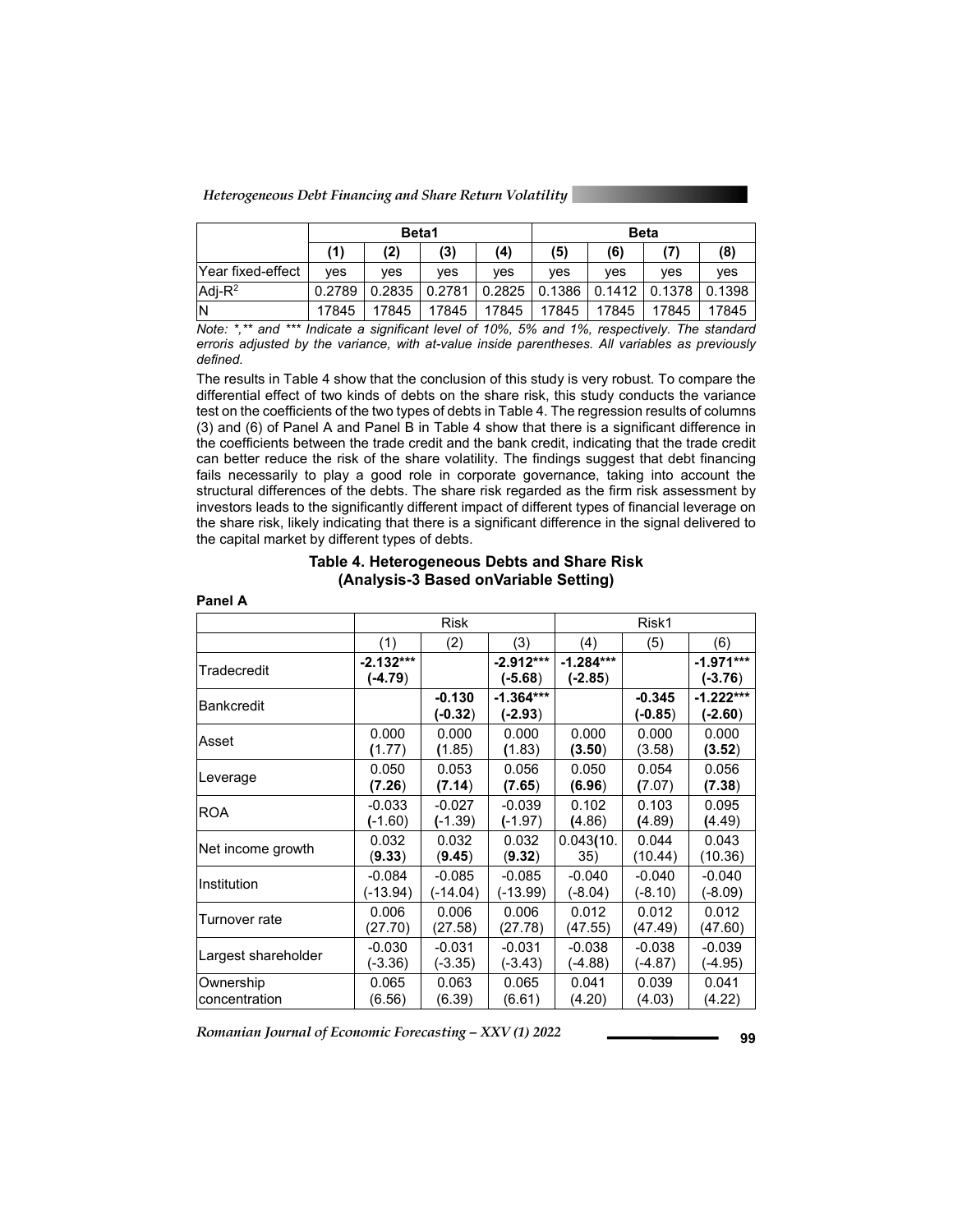*Institute for Economic Forecasting*

|                                            | Risk                  |                       |                       | Risk1                |                       |                       |
|--------------------------------------------|-----------------------|-----------------------|-----------------------|----------------------|-----------------------|-----------------------|
|                                            | (1)                   | (2)                   | (3)                   | (4)                  | (5)                   | (6)                   |
| <b>Boardsize</b>                           | $-0.525$<br>(-10.26)  | $-0.535$<br>(-10.43)  | $-0.517$<br>(-10.08)  | $-0.363(-)$<br>7.11) | $-0.366$<br>(-7.17)   | $-0.356$<br>(-6.98)   |
| Tangible asset                             | 0.000<br>(-0.12)      | 0.000<br>(-0.19)      | 0.000<br>$(-0.07)$    | $-0.000(-)$<br>0.05) | $-0.000$<br>$(-0.09)$ | $-0.000$<br>(-0.02)   |
| Age                                        | $-0.112$<br>$(-6.31)$ | $-0.110$<br>$(-6.14)$ | $-0.119$<br>$(-6.63)$ | $-0.080(-)$<br>4.73) | $-0.079$<br>(-4.64)   | $-0.085$<br>(-4.98)   |
| Value                                      | $-0.000$<br>(-2.68)   | $-0.000$<br>$(-2.76)$ | $-0.000$<br>(-2.82)   | $-0.000(-)$<br>2.69) | $-0.000$<br>$(-2.75)$ | $-0.000$<br>$(-2.77)$ |
| Intercept                                  | 57.805<br>(52.07)     | 57.680<br>(51.74)     | 58.272<br>(52.13)     | 48.488<br>(38.88)    | 48.474<br>(38.74)     | 49.906<br>(39.05)     |
| Industry fixed-effect                      | ves                   | <b>ves</b>            | ves                   | ves                  | ves                   | <b>ves</b>            |
| Year fixed-effect                          | yes                   | yes                   | yes                   | yes                  | yes                   | yes                   |
| Adj-R2                                     | 0.3565                | 0.3555                | 0.3569                | 0.5131               | 0.5129                | 0.5133                |
| Differential coefficient<br>test (P-value) |                       |                       | 0.00                  |                      |                       | 0.17                  |
| N                                          | 14225                 | 14225                 | 14225                 | 17845                | 17845                 | 17845                 |

### **Panel B**

|                     | <b>Risk</b>          |                       |                          | Risk1                    |                       |                          |  |
|---------------------|----------------------|-----------------------|--------------------------|--------------------------|-----------------------|--------------------------|--|
|                     | (1)                  | (2)                   | (3)                      | (4)                      | (5)                   | (6)                      |  |
| Trade credit1       | -4.468***<br>(-4.68) |                       | $-6.475***$<br>(-5.74)   | $-3.485***$<br>$(-3.38)$ |                       | -4.989***<br>(-4.11)     |  |
| Bank credit1        |                      | $-0.714$<br>$(-0.91)$ | $-3.253***$<br>$(-3.51)$ |                          | $-0.449$<br>$(-0.54)$ | $-2.458***$<br>$(-2.50)$ |  |
| Asset               | 0.000                | 0.000                 | 0.000                    | 0.000                    | 0.000                 | 0.000                    |  |
|                     | (1.72)               | (1.89)                | (1.84)                   | (3.45)                   | (3.58)                | (3.51)                   |  |
| Leverage            | 0.061                | 0.056                 | 0.080                    | 0.058                    | 0.054                 | 0.074                    |  |
|                     | (8.45)               | (6.33)                | (8.06)                   | (7.72)                   | (6.03)                | (7.08)                   |  |
| ROA                 | $-0.031$             | $-0.027$              | $-0.036$                 | 0.102                    | 0.104                 | 0.098                    |  |
|                     | (-1.52)              | $(-1.43)$             | $(-1.87)$                | (4.89)                   | (4.93)                | (4.60)                   |  |
| Net income growth   | 0.032                | 0.032                 | 0.032                    | 0.043                    | 0.044                 | 0.043                    |  |
|                     | (9.36)               | (9.44)                | (9.29)                   | (10.36)                  | (10.43)               | (10.35)                  |  |
| Institution         | $-0.084$             | $-0.085$              | $-0.084$                 | $-0.040$                 | $-0.040$              | $-0.040$                 |  |
|                     | (-13.90)             | (-14.05)              | (-13.94)                 | $(-7.98)$                | $(-8.09)$             | (-8.03)                  |  |
| Turnover rate       | 0.006                | 0.006                 | 0.006                    | 0.012                    | 0.012                 | 0.012                    |  |
|                     | (27.68)              | (27.59)               | (27.79)                  | (47.55)                  | (47.48)               | (47.60)                  |  |
| Largest shareholder | $-0.031$             | $-0.031$              | $-0.031$                 | $-0.038$                 | $-0.038$              | $-0.039$                 |  |
|                     | $(-3.38)$            | $(-3.35)$             | (-3.45)                  | $(-4.90)$                | $(-4.86)$             | (-4.96)                  |  |
| Ownership           | 0.065                | 0.063                 | 0.065                    | 0.041                    | 0.039                 | 0.041                    |  |
| concentration       | (6.54)               | (6.38)                | (6.59)                   | (4.20)                   | (4.04)                | (4.23)                   |  |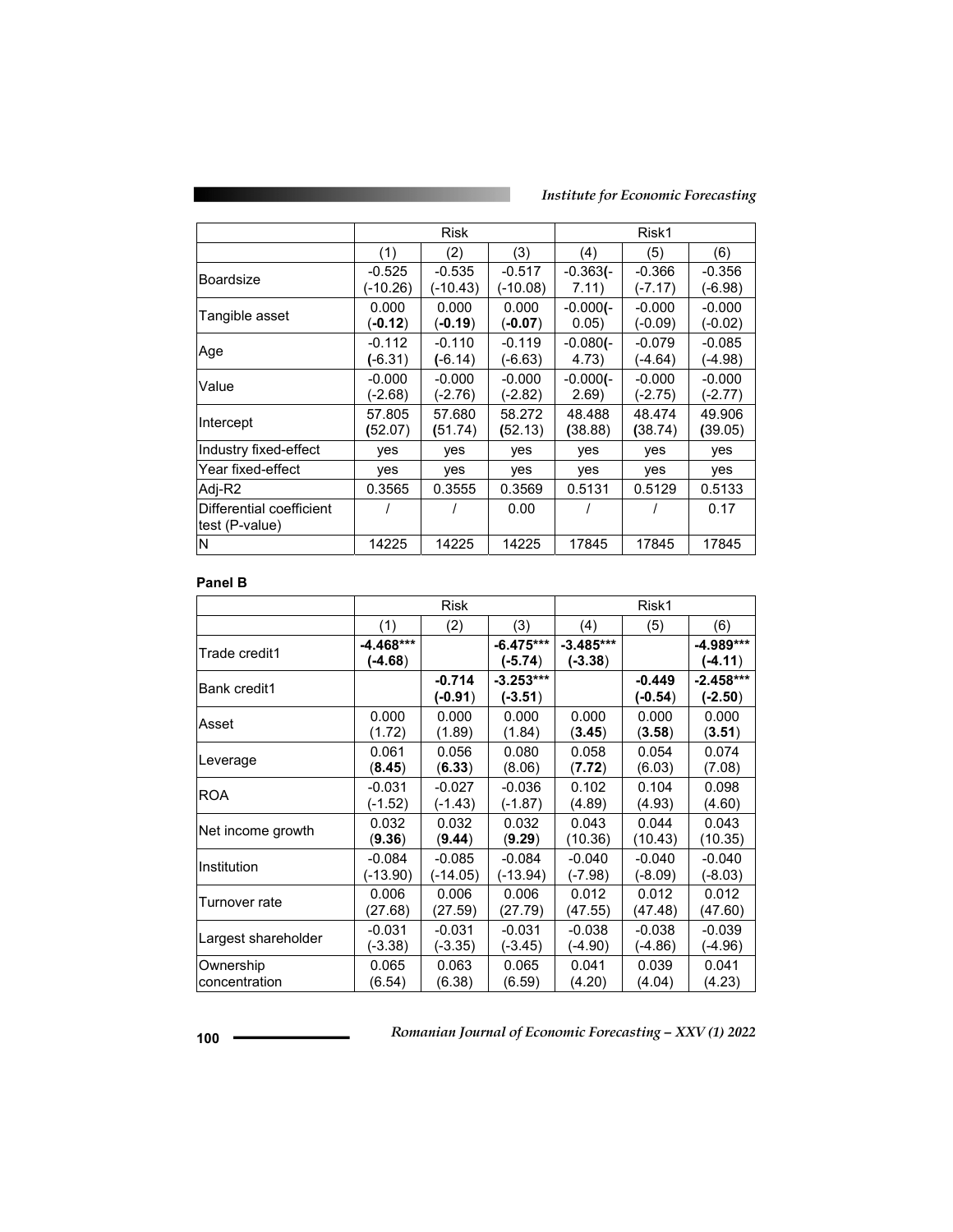*Heterogeneous Debt Financing and Share Return Volatility* 

|                                           | Risk                  |                       |                       | Risk1                 |                       |                       |
|-------------------------------------------|-----------------------|-----------------------|-----------------------|-----------------------|-----------------------|-----------------------|
|                                           | (1)                   | (2)                   | (3)                   | (4)                   | (5)                   | (6)                   |
| Boardsize                                 | $-0.528$<br>(-10.30)  | $-0.534$<br>(-10.40)  | $-0.517$<br>(-10.04)  | $-0.363$<br>$(-7.11)$ | $-0.366$<br>$(-7.17)$ | $-0.356$<br>(-6.95)   |
| Tangible asset                            | 0.000<br>$(-0.14)$    | 0.000<br>$(-0.20)$    | 0.001<br>(-0.12)      | $-0.000$<br>$(-0.05)$ | $-0.000$<br>$(-0.10)$ | $-0.000$<br>(-0.04)   |
| Age                                       | $-0.110$<br>$(-6.19)$ | $-0.110$<br>$(-6.19)$ | $-0.116$<br>$(-6.53)$ | $-0.079$<br>(-4.68)   | $-0.078$<br>$(-4.62)$ | $-0.083$<br>(-4.88)   |
| Value                                     | $-0.000$<br>(-2.64)   | $-0.000$<br>$(-2.80)$ | $-0.000$<br>$(-2.86)$ | $-0.000$<br>$(-2.65)$ | $-0.000$<br>$(-2.75)$ | $-0.000$<br>$(-2.76)$ |
| Intercept                                 | 57.354<br>(51.52)     | 57.626<br>(51.77)     | 57.156<br>(50.98)     | 48.151<br>(38.59)     | 48.364<br>(38.69)     | 48.004<br>(38.33)     |
| Industry fixed-effects                    | yes                   | yes                   | yes                   | <b>ves</b>            | yes                   | yes                   |
| Year fixed-effects                        | yes                   | yes                   | <b>ves</b>            | <b>ves</b>            | ves                   | ves                   |
| Adj-R2                                    | 0.3565                | 0.3555                | 0.3571                | 0.5132                | 0.5129                | 0.5134                |
| Differential coefficient<br>test(P-value) |                       |                       | 0.02                  |                       |                       | 0.00                  |
| ΙN                                        | 14225                 | 14225                 | 14225                 | 17845                 | 17845                 | 17845                 |

*Notes: Risk and Risk1 in Panel A and Panel B are measured standard deviation of firm share returns calculated based on the weekly yield, and trading data of the last 60 months and of the last 24 months separately. In Panel A, Trade credit and Bank credit are measured as (accounts payable + notes payable – prepaid accounts) / total liabilities, and (short-term liabilities + longterm liabilities + bonds payable + non-current liabilities due within one year) / total liabilities. In Panel B Trade credit1 and Bank credit1 are measured as (accounts payable + notes payable – prepaid accounts) / total assets, and (short-term liabilities + long-term liabilities + bonds payable + non-current liabilities due within one year) / total assets. \*, \*\* and \*\*\* indicate a significant level of 10%, 5% and 1%, respectively. The standard error is adjusted by the variance, with a t-value inside parentheses.* 

## **7. Conclusion**

There is a large body of literature on the roles of debt financing in corporate governance. But most of the literature regards different creditors as a whole. Little literature considers the heterogeneity of debt sources and analyzes the effects of different debts. This study empirically finds that the trade credit can better reduce the firm risk than the bank credit, indicating that the trade credit plays a good monitoring role for firms. However, the bank credit increases firm share risk. The analysis results show that the heterogeneity of debts comes out with differentiated creditor monitoring. Concerning the Chinese capital market practice, both listed firms in improving corporate governance mechanisms and regulatory authorities in the formulation of regulatory policies should consider the differentiated monitoring roles of the different creditors in corporate governance. With the development of the capital market, the financing mode of firms becomes more and more diversified. Therefore, the regulatory authorities need to consider effectively distinguishing the monitoring role of different creditors in corporate governance. Furthermore, making effective policies for the different creditors, as important stakeholders, play an effective monitoring role and protect them from the encroachment of the largest shareholders of listed firms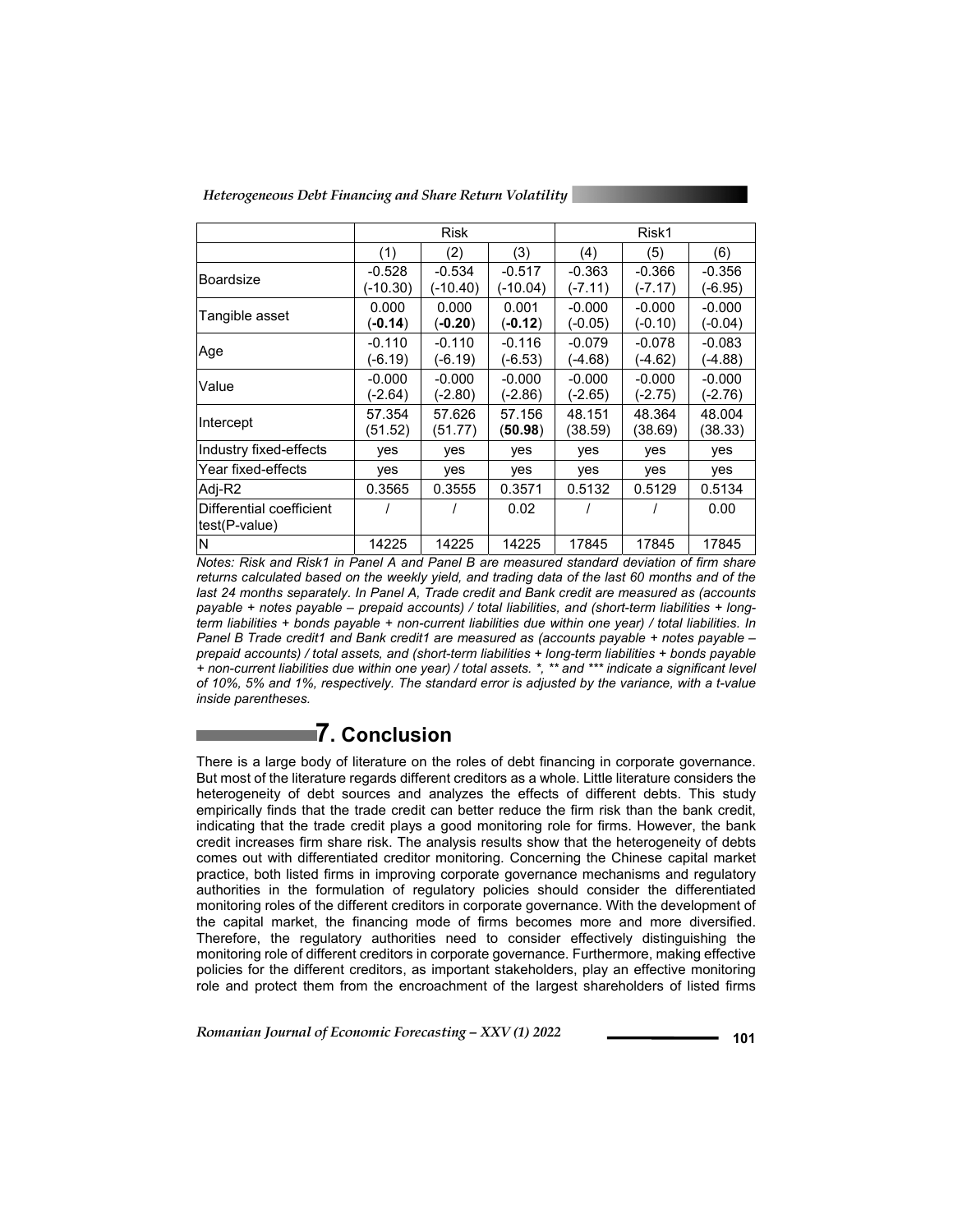requires effective identification of the differences of different types of creditors in various aspects.

In the Company Law and Bankruptcy Law, which concerns the protection of creditors, there should not be such a protecting mechanism that only facilitates the establishment of firms for lowering the cost. The design of the protection mechanism should also take into account the different types of creditors. The differential system and measures are beneficial to the protection of creditors and have positive effects for listed firms to improve their corporate governance efficiency. Moreover, considering the difficulties of financing and the increasing significance of supply chain financing, the role of suppliers in the strategic development of Chinese firms is necessary to promote vigorously, especially of the small and medium-sized firms. In particular, for suppliers with high concentration, the diversification of their identity also provides implications for the diversification of share products in the Chinese capital market. In addition, the difference between state-owned and private firms should also be considered when formulating differentiated creditor protection measures, which is not only in line with the current mixed-ownership reform but can also effectively promote the development of private firms in China. On the other hand, this study also provides a new analytical perspective for investigating investment and financing interaction.

### *Acknowledgment*

The authors acknowledge the National Planning Office for Philosophy and Social Science of China (Award Number: 16BGL078), Guangdong Planning Office of Philosophy and Social Science (CN) (Award Number: GD15CGL12, GD17XGL36)

### **References**

- Arena, M., 2011. The Corporate Choice between Public Debt, Bank Loans, Traditional Private Debt Placements, and 144A Debt Issues. *Review of Quantitative Finance and Accounting*, 36(3), pp.391-416.
- Ayyagari, M., Demirguc-kunt, A. and Maksimovic, V., 2010. Formal versus Informal Finance: Evidence from China. *Review of Financial Studies*, 23(8), pp.3048-3097.
- Bai, M., Cai, J. and Qin, Y. 2021. Ownership discrimination and private firms financing in China, *Research in International Business and Finance*, 57(1), 101406.
- Berkovitch, E. and Kim, E. 1990. Financial Contracting and Leverage Induced Over- and Under-Investment Incentives. *Journal of Finance*, 45(3), pp.765-794.
- Bozos, K., Koutmos, D. and Song, W. 2013. Beta Risk and Price Synchronicity of Bank Acquires' Common Share Following Merger Announcements. *Journal of International Financial Markets, Institutions and Money*, 27(C), pp. 47-58.
- Braouezec, Y. 2009. Financing Constraint, Over-investment and Market-to-Book Ratio. *Finance Research Letters*, 6(1), pp.13-22.
- Childs, P., Mauer, D. and Ott, S. 2005. Interactions of Corporate Financing and Investment Decisions: the Effects of Agency Conflicts. *Journal of Financial Economics*, 76(3), pp.667-690.
- Coffee, J. 1991. Liquidity versus Control: The Institutional Investor as Corporate Monitor. *Columbia Law Review*, 91(6), pp.1277-1368.
- Feng, G. 2021. The conceptual adaptation and system reshaping of corporate law in the perspective of holism. *China Legal Science*, (02), pp.61-83. (in Chinese).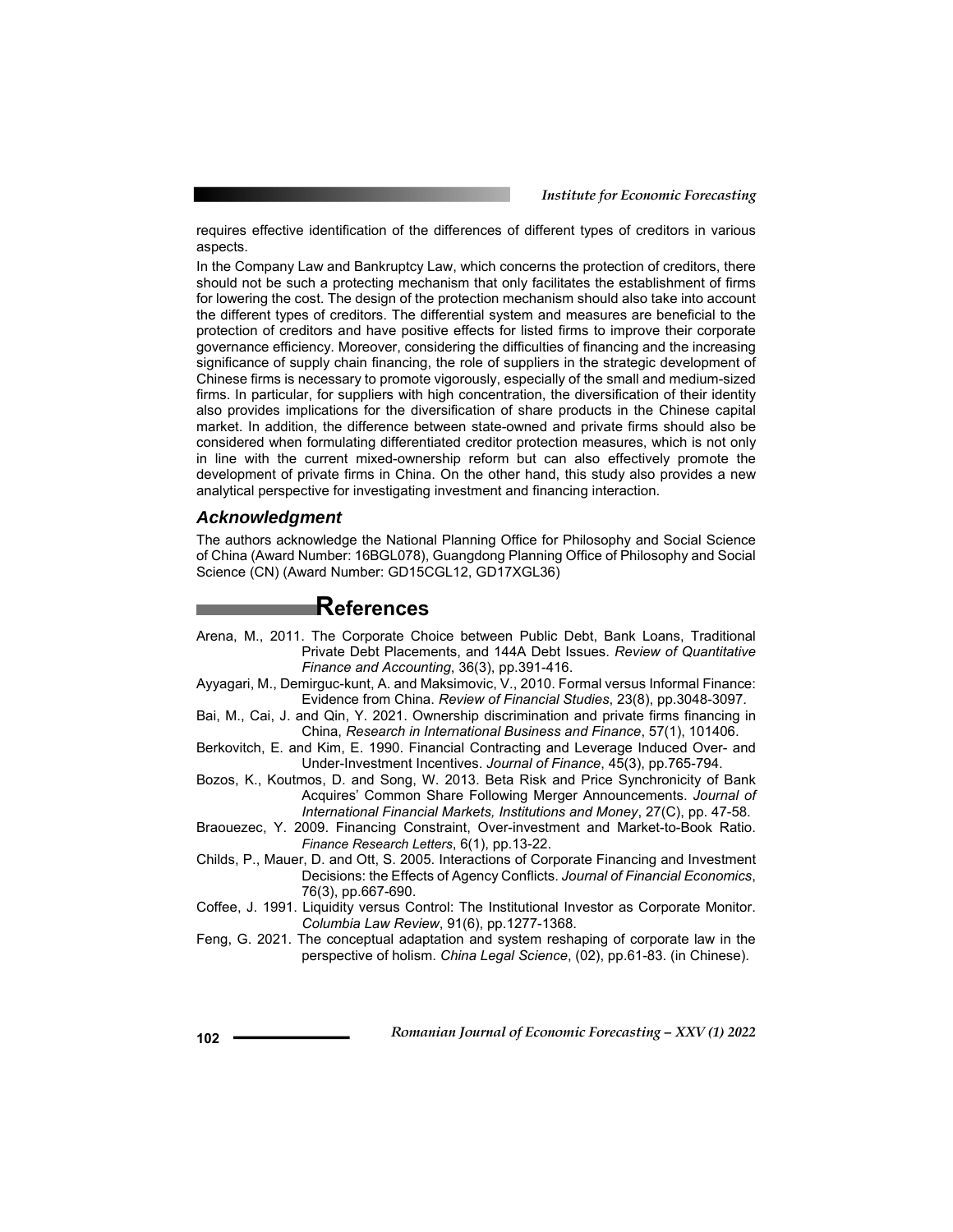*Heterogeneous Debt Financing and Share Return Volatility* 

- Gu, X.L., Shi, Y.P. and Xin, Y. 2017. Risk-Taking and Corporate Bond Financing Costs: A Strategic Adjustment Perspective Based on Credit Ratings. *Financial Research*, 43(10), pp.134-145. (in Chinese).
- Hewett, K. and Bearden, W. 2001. Dependence, Trust, and Relational Behavior on the Part of Foreign Subsidiary Marketing Operations: Implications for Managing Global Marketing Operations. *The Journal of Marketing*, 65(4), pp. 51-66.
- Huang, L.Q. and Qu, YH 2010. Pair Differences Test between Leverage on Operating Liabilities and Leverage on Financial Liabilities. *Accounting Research*, 9, pp.59-65. (in Chinese).
- Huang, J. and Huang, N. 2012. Overinvestment, Debt Structure, and Corporate Governance Effects - Empirical Evidence from Chinese Real Estate Listed Companies. *Accounting Research*, 9, pp.67-72. (in Chinese).
- Huang, Q.P., Zhao, X.D., Yang, J.H. and Liang, C.J. 2014. Research on Financial Relations Behavior in Supplier Relationship Management, *Nankai Management Review*, 17(4), pp. 66-77. (in Chinese).
- Huang, N., Wang, C.F. and Fang, Z.M. 2017. Will Beta Change with Information? Based on Chinese Share Hedging Failure. *Systems Engineering*, 35(5), pp. 20- 28. (in Chinese).
- Huang, X.L., Deng, L. and Qu, Y. 2016. Monetary Policy, Business Credit and Corporate Investment Behavior. *Accounting Research*, 2, pp.58-65. (in Chinese).
- Jain, N. 2001. Monitoring costs and trade credit. *The Quarterly Review of Economics and Finances*, 41(1), pp.89-110.
- Jensen, M. and Meckling, W. 1976. Theory of the Firm: Managerial Behaviour, Agency Costs, and Ownership Structure. *Journal of Financial Economics*, 3(4), pp.305-360.
- Jensen, M.C. 1986. Agency Costs of Free Cash Flow, Corporate Finance, and Takeovers. *American Economics Reviews*, 76(2), pp.323-329.
- Jiang, F.X. and Huang, J.C. 2011. Managerial Incentives, Liabilities, and Corporate Value. *Economic Research*, 5, pp.46-60. (in Chinese).
- Jiang, W. and Shen, Y.F. 2008. Debt, Resource Control, and Major Shareholder Exploitation, *Nankai Economic Research.* 5, pp.96-110. (in Chinese).
- Kong, L.C. 2020. Protection of Environmental Tort Claims in the Liquidation of Enterprises in Bankruptcy: A Perspective of Directors' Liability. *Political Science and Law*, (09), pp.124-138. (in Chinese).
- Liang, S.S. 2019. Questioning the status of shareholders' liquidation obligors of limited companies. *China Legal Science*, (02), pp.260-278. (in Chinese).
- Liang, S.K. and Chen, D.H. 2015. Will Major Shareholders Infringe on Management Interests? - Empirical Evidence from Capital Occupation and Management Changes. *Financial Studies*, 3, pp.192-206. (in Chinese).
- Liao, L., Zhang, Y.T., and Zhang, W.Q. 2018. Are Chinese financing investors more overtraded? *Systems Engineering-Theory & Practice*, 38(04), pp.836-847. (in Chinese).
- Lu, Z.F. and Yang, D.M. 2011. Trade Credit: Alternative Financing or Buyer's Market?. *Managing World*, 4, pp.6-14 45 (in Chinese).
- Luo, M. 2011. State Control, Debt Financing, and Major Shareholders Embezzlement -- Based on Empirical Evidence from Listed Companies in Shanghai and Shenzhen. *Journal of Shanxi University of Finance and Economics*, 33(3), pp.107-115. (in Chinese).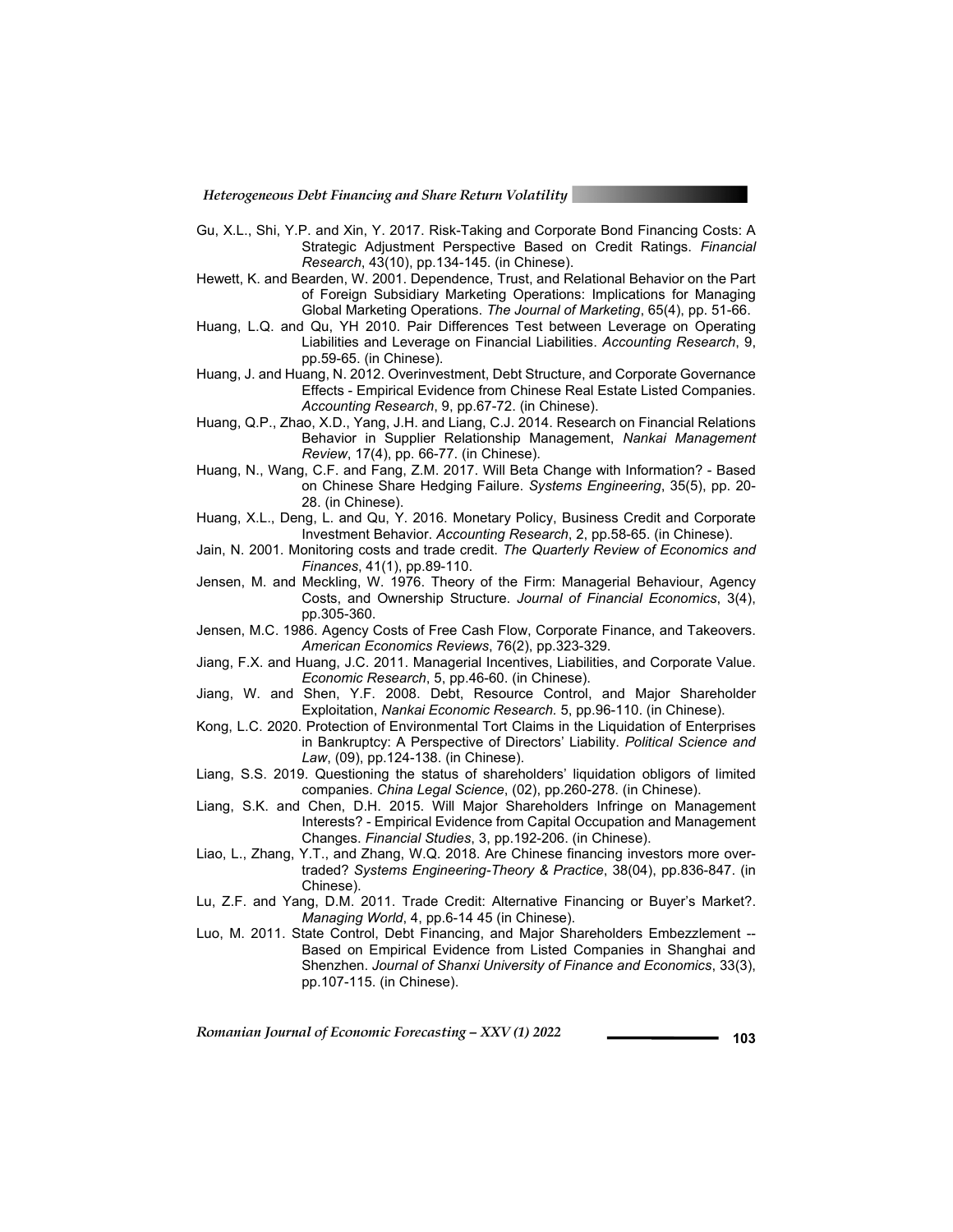- Ma, L. and Ma, S. 2020. Trade credit use and bank loan access: an agency theory perspective, *Accounting & Finance*, 60(2), pp.1835-1865.
- Maksimovic, V. and Zechner, J. 1991. Debt, Agency Costs, and Industry Equilibrium, *Journal of Finance.* 46(5), pp.1619-1644.
- Miguel, A. and Pindado, J. 2001. Determinants of Capital Structure: New Evidence from Spanish Panel Data. *Journal of Corporate Finance*, 7(1), pp.77-99.
- Murfin, J. and Njoroge, K. 2015. The Implicit Costs of Trade Credit Borrowing by Large Firms. *Review of Financial Studies*, 28(1), pp.112-145.
- Ni, X.M., Shen, XY., Zhao, H.M. and Qiu, Y.N. 2021. Portfolio optimization based on multitask correlation learning. *Systems Engineering-Theory & Practice*, 41(06), pp.1428-1438. (in Chinese).
- Petersen, M. and Rajan, R. 1997. Trade and Credit: Theory and Evidence. *Review of Financial Studies*, 10(3), pp.661-691.
- Smith, C. and Warner, J. 1979. On Financial Contracting: An Analysis of Bond Covenants. *Journal of Financial Economics*, 7(2), pp.117-161.
- Shen, H.B., Zhang, G.T. and Yan, J. 2013. Bank Credit Supervision, Government Intervention, and Free Cash Flow Constraints - Based on Empirical Evidence from Listed Companies in China. *China's Industrial Economy*, 5,pp.96-108. (in Chinese).
- Song, XB 2014. Ultimate Controlling, Debt Financing, and Interests Embezzlement: Empirical Evidence from Private Listed Companies in China. *Systems Engineering Theory and Practice*, 34(7), pp.1633-1647. (in Chinese).
- Song, XB 2015. Monitoring of Tunneling by Large Shareholder: Evidence from China Private Listed Companies. *China Finance Review International*, 5(2), pp.187-211.
- Stulz, R.M. and Johnson, H. 1985. An Analysis of Secured Debt, *Journal of Financial Economics.* 14(4), pp.501-521.
- Tong, P. and Lu, Z.F. 2005. Debt Financing, Sources of Liabilities, and Corporate Investment Behavior -- Evidence from Listed Companies in China. *Economic Research*, 5,pp.75-84. (in Chinese).
- Tong, P. and Zhi, XQ 2005. The Impact of Shareholder Creditor Conflicts of Interests on Corporate Investment Behavior: A Simulation Study Based on Chinese Listed Companies. *Management Science*, 18(5), pp.65-74. (in Chinese).
- Wang, H. 2003. Debt Financing, Corporate Governance and Market Value of Listed Firms. *Economic Research*, 8, pp.28-35. (in Chinese).
- Wang, X. 2012. Heterogeneous Creditor Defense-based Governance and Inefficient Investment of Listed Companies - An Empirical Study based on Controlling Environmental Regulatory Effects. *Journal of Yunnan University of Finance and Economics*, 6,pp.114-122. (in Chinese).
- Wang, Z. and Wang, Z. 2018. The working capital management based on vendor relationship – "icing on the cake" or "timely help", *Nankai Business Review International*, 9(2), pp.199-224.
- Wilner, B.S. 2000. The Exploitation of Relationships in Financial Distress: The Case of Trade Credit. *Journal of Finance*, 55(1), pp.153-178.
- Wu, X. and Zhang, J.S. 2014. Market Response and Implications of a Public Company Filing Announcement, *Accounting Research*, 4,pp.10-18. (in Chinese).
- Xiang, R. and Feng, J. 2008. Relationship between Board Characteristics and Corporate Performance - Based on Empirical Evidence from Private Listed Companies in China. *Financial Science*, 11,pp.91-99. (in Chinese).